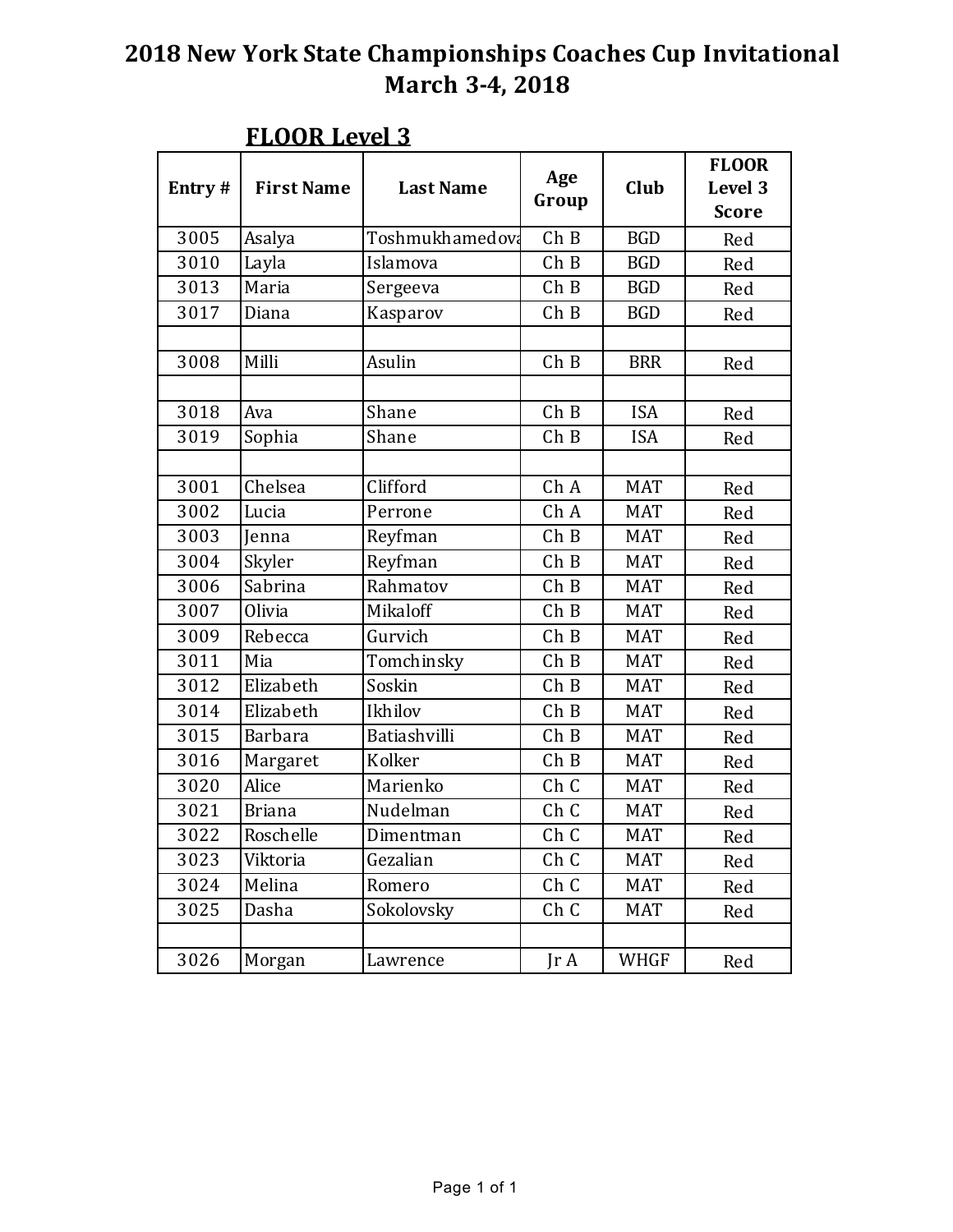| Entry# | <b>First Name</b> | <b>Last Name</b> | Age<br>Group    | Club        | <b>ROPE Level</b><br>3 Score |
|--------|-------------------|------------------|-----------------|-------------|------------------------------|
| 3005   | Asalya            | Toshmukhamedova  | ChB             | <b>BGD</b>  | Red                          |
| 3010   | Layla             | Islamova         | ChB             | <b>BGD</b>  | Red                          |
| 3013   | Maria             | Sergeeva         | ChB             | <b>BGD</b>  | Red                          |
| 3017   | Diana             | Kasparov         | ChB             | <b>BGD</b>  | Red                          |
|        |                   |                  |                 |             |                              |
| 3008   | Milli             | Asulin           | ChB             | <b>BRR</b>  | Red                          |
|        |                   |                  |                 |             |                              |
| 3018   | Ava               | Shane            | ChB             | <b>ISA</b>  | Blue                         |
| 3019   | Sophia            | Shane            | ChB             | <b>ISA</b>  | Blue                         |
|        |                   |                  |                 |             |                              |
| 3001   | Chelsea           | Clifford         | Ch A            | <b>MAT</b>  |                              |
| 3002   | Lucia             | Perrone          | Ch A            | <b>MAT</b>  |                              |
| 3003   | Jenna             | Reyfman          | ChB             | <b>MAT</b>  |                              |
| 3004   | Skyler            | Reyfman          | ChB             | <b>MAT</b>  |                              |
| 3006   | Sabrina           | Rahmatov         | ChB             | <b>MAT</b>  | Blue                         |
| 3007   | Olivia            | Mikaloff         | ChB             | <b>MAT</b>  |                              |
| 3009   | Rebecca           | Gurvich          | ChB             | <b>MAT</b>  | Red                          |
| 3011   | Mia               | Tomchinsky       | ChB             | <b>MAT</b>  |                              |
| 3012   | Elizabeth         | Soskin           | ChB             | <b>MAT</b>  | Red                          |
| 3014   | Elizabeth         | Ikhilov          | ChB             | <b>MAT</b>  | Red                          |
| 3015   | <b>Barbara</b>    | Batiashvilli     | ChB             | <b>MAT</b>  | Red                          |
| 3016   | Margaret          | Kolker           | ChB             | <b>MAT</b>  | Red                          |
| 3020   | Alice             | Marienko         | Ch <sub>C</sub> | <b>MAT</b>  |                              |
| 3021   | <b>Briana</b>     | Nudelman         | Ch <sub>C</sub> | <b>MAT</b>  | Red                          |
| 3022   | Roschelle         | Dimentman        | Ch C            | <b>MAT</b>  | Red                          |
| 3023   | Viktoria          | Gezalian         | Ch C            | <b>MAT</b>  |                              |
| 3024   | Melina            | Romero           | Ch C            | <b>MAT</b>  | -                            |
| 3025   | Dasha             | Sokolovsky       | Ch C            | <b>MAT</b>  | $\overline{\phantom{0}}$     |
|        |                   |                  |                 |             |                              |
| 3026   | Morgan            | Lawrence         | JrA             | <b>WHGF</b> | Red                          |

#### **ROPE** Level 3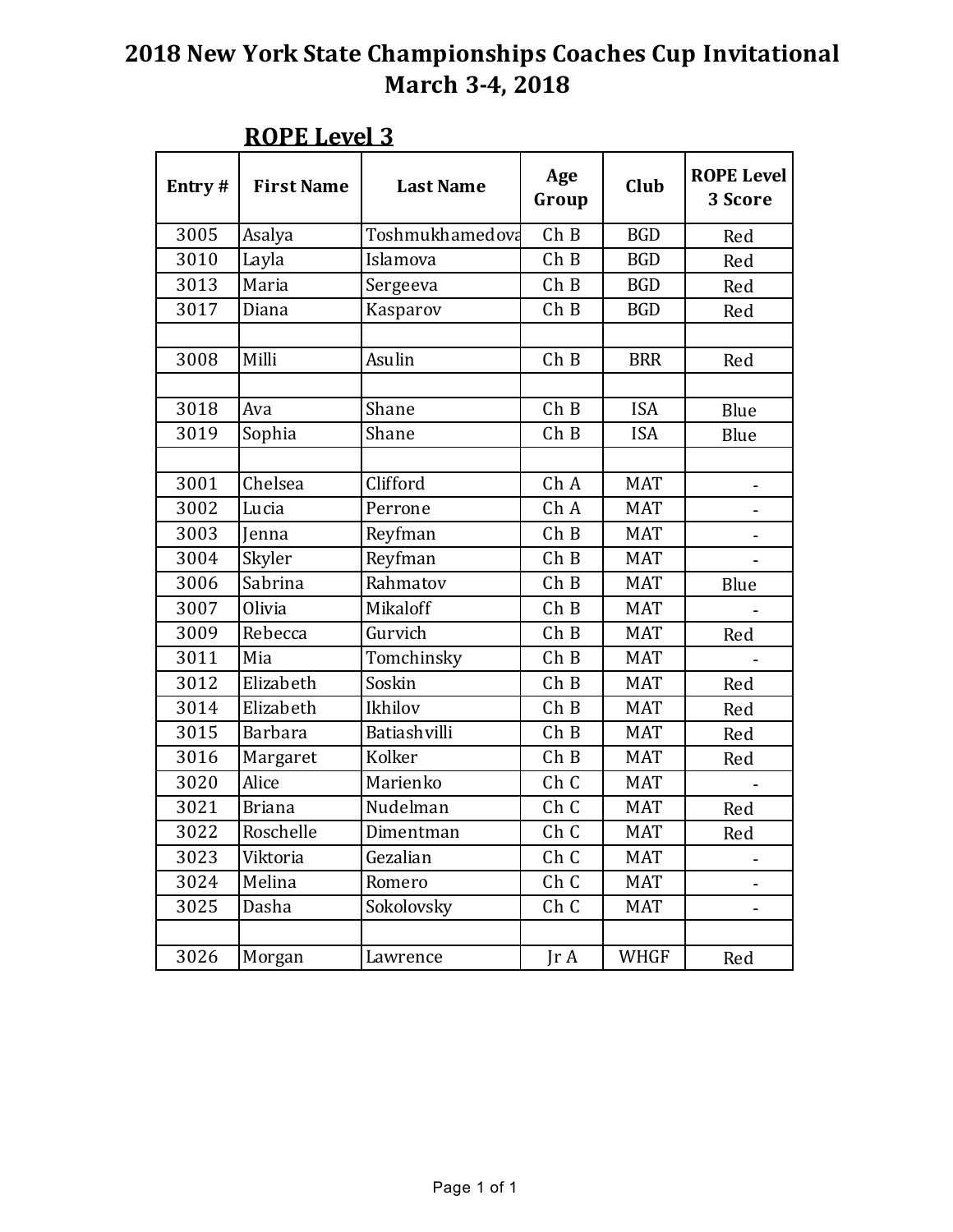| Entry# | <b>First Name</b> | <b>Last Name</b> | Age<br>Group | Club        | <b>BALL</b><br>Level 3<br><b>Score</b> |
|--------|-------------------|------------------|--------------|-------------|----------------------------------------|
| 3005   | Asalya            | Toshmukhamedova  | ChB          | <b>BGD</b>  | Red                                    |
| 3010   | Layla             | Islamova         | ChB          | <b>BGD</b>  | Red                                    |
| 3013   | Maria             | Sergeeva         | ChB          | <b>BGD</b>  | Red                                    |
| 3017   | Diana             | Kasparov         | ChB          | <b>BGD</b>  | Red                                    |
|        |                   |                  |              |             |                                        |
| 3008   | Milli             | Asulin           | ChB          | <b>BRR</b>  | Red                                    |
|        |                   |                  |              |             |                                        |
| 3018   | Ava               | Shane            | ChB          | <b>ISA</b>  | Red                                    |
| 3019   | Sophia            | Shane            | ChB          | <b>ISA</b>  | Red                                    |
|        |                   |                  |              |             |                                        |
| 3001   | Chelsea           | Clifford         | Ch A         | <b>MAT</b>  | Red                                    |
| 3002   | Lucia             | Perrone          | Ch A         | <b>MAT</b>  | Red                                    |
| 3003   | Jenna             | Reyfman          | ChB          | <b>MAT</b>  | Red                                    |
| 3004   | Skyler            | Reyfman          | ChB          | <b>MAT</b>  | Red                                    |
| 3006   | Sabrina           | Rahmatov         | ChB          | <b>MAT</b>  | Red                                    |
| 3007   | Olivia            | Mikaloff         | ChB          | <b>MAT</b>  | Red                                    |
| 3009   | Rebecca           | Gurvich          | ChB          | <b>MAT</b>  | Red                                    |
| 3011   | Mia               | Tomchinsky       | ChB          | <b>MAT</b>  | Red                                    |
| 3012   | Elizabeth         | Soskin           | ChB          | <b>MAT</b>  | Red                                    |
| 3014   | Elizabeth         | Ikhilov          | ChB          | <b>MAT</b>  | Red                                    |
| 3015   | <b>Barbara</b>    | Batiashvilli     | ChB          | <b>MAT</b>  | Red                                    |
| 3016   | Margaret          | Kolker           | ChB          | <b>MAT</b>  | Red                                    |
| 3020   | Alice             | Marienko         | Ch C         | <b>MAT</b>  | Red                                    |
| 3021   | <b>Briana</b>     | Nudelman         | Ch C         | <b>MAT</b>  | Red                                    |
| 3022   | Roschelle         | Dimentman        | Ch C         | <b>MAT</b>  |                                        |
| 3023   | Viktoria          | Gezalian         | Ch C         | <b>MAT</b>  | Red                                    |
| 3024   | Melina            | Romero           | Ch C         | <b>MAT</b>  | Red                                    |
| 3025   | Dasha             | Sokolovsky       | Ch C         | <b>MAT</b>  | Red                                    |
|        |                   |                  |              |             |                                        |
| 3026   | Morgan            | Lawrence         | JrA          | <b>WHGF</b> | Red                                    |

#### **BALL Level 3**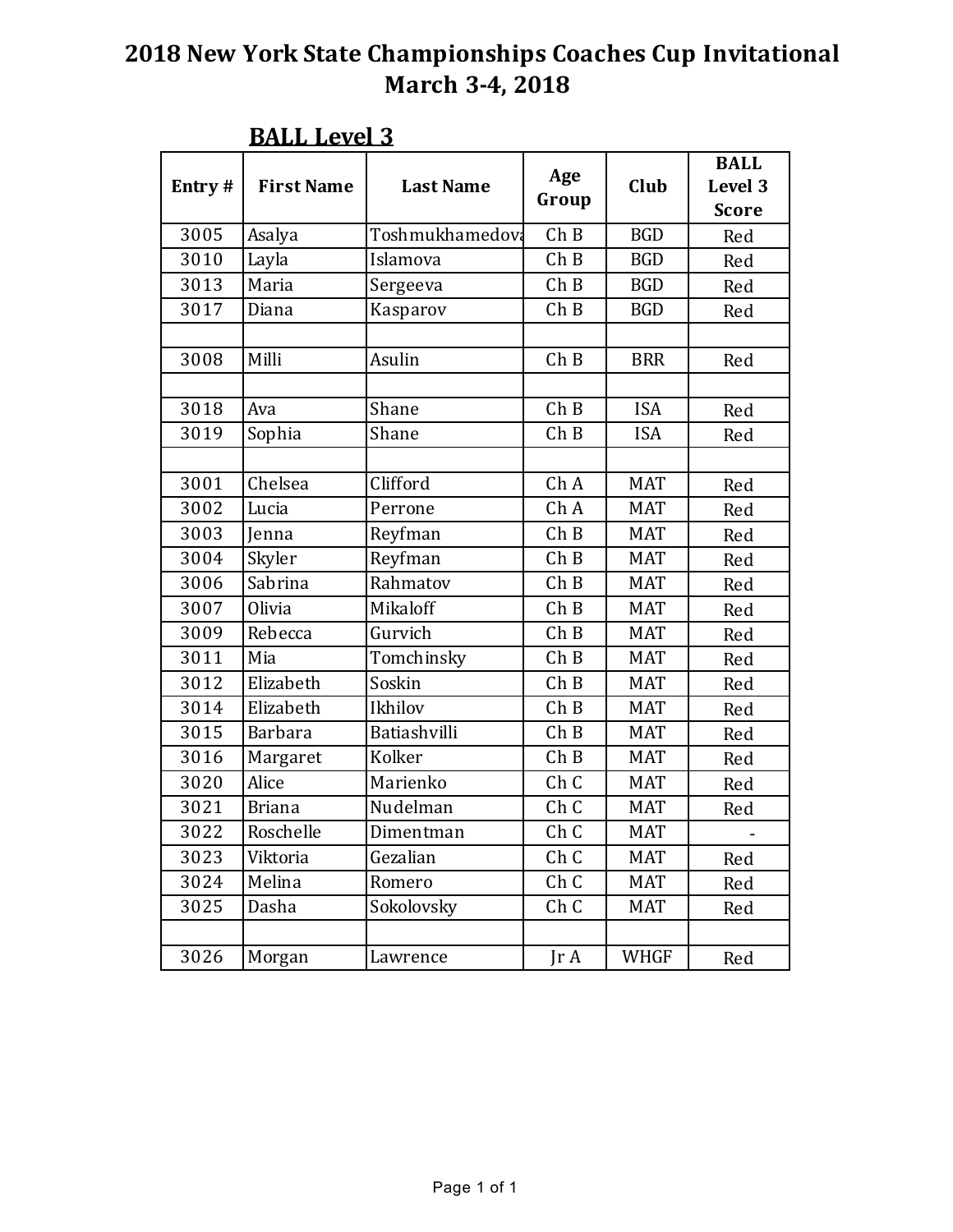| OR 1<br>ρı<br>⊷ |  |
|-----------------|--|
|-----------------|--|

|        |                   |                  |                            |                 | <b>FLOOR</b> | <b>Place</b>   |
|--------|-------------------|------------------|----------------------------|-----------------|--------------|----------------|
| Entry# | <b>First Name</b> | <b>Last Name</b> | Age                        | Level 4<br>Club |              | Award          |
|        |                   |                  | Group                      |                 | <b>Score</b> | Group          |
| 4003   | Aurora            | Borovskiy        | ChB                        | <b>ISA</b>      | 7.400        | $\mathbf{1}$   |
| 4023   | Victoria          | Kantor           | ChB                        | <b>ISA</b>      | 7.100        | $\overline{2}$ |
| 4007   | Alice             | Verdova          | ChB                        | <b>ISA</b>      | 7.000        | 3              |
| 4013   | Nickole           | Li               | ChB                        | <b>ISA</b>      | 6.500        | $\overline{4}$ |
| 4001   | Mia               | Ustelimova       | ChB                        | <b>ISA</b>      | 6.200        | 5              |
| 4017   | Ellina            | Lior             | ChB                        | <b>MAT</b>      | 6.200        | 5              |
| 4011   | Georgina          | Raptis           | ChB                        | <b>ISA</b>      | 5.600        | $\overline{7}$ |
| 4008   | Adriana           | Kushinsky        | ChB                        | <b>ISA</b>      | 5.300        | 8              |
| 4009   | Elena             | Curinnaia        | ChB                        | <b>MAT</b>      | 5.200        | 9              |
| 4006   | Alyce             | Kalenchuk        | ChB                        | <b>ISA</b>      | 5.100        | 10             |
| 4012   | Nadia             | Petkova          | ChB                        | <b>ROU</b>      | 5.000        | 11             |
| 4004   | Mikaela           | Korostyshevski   | ChB                        | <b>DYN</b>      | 4.900        | 12             |
| 4010   | <b>Oksana</b>     | Blazhkevych      | ChB                        | <b>ISA</b>      | 4.500        | 13             |
| 4019   | Jaclyn            | Fishman          | ChB                        | <b>ISA</b>      | 4.400        | 14             |
| 4022   | Veronica          | Nikitski         | ChB                        | <b>ISA</b>      | 4.400        | 14             |
| 4015   | Emily             | Daminoff         | ChB                        | <b>DYN</b>      | 3.900        | 16             |
| 4014   | Juliana           | Koshevatskiy     | ChB                        | <b>ISA</b>      | 3.800        | 17             |
| 4018   | Mariel            | Artjomova        | ChB                        | <b>ISA</b>      | 3.400        | 18             |
| 4002   | Daliana           | Cheltutor        | ChB<br><b>DYN</b><br>3.000 |                 |              | 19             |
|        |                   |                  |                            |                 |              |                |
| 4039   | Celine            | Qu               | Ch C                       | <b>ISA</b>      | 7.800        | $\mathbf{1}$   |
| 4035   | Ariana            | Khaykin          | Ch C                       | <b>MAT</b>      | 7.400        | $\overline{2}$ |
| 4030   | Michelle          | Pavlov           | Ch C                       | <b>MAT</b>      | 6.800        | 3              |
| 4026   | Katerina          | Kochnev          | Ch C                       | <b>MAT</b>      | 6.600        | $\overline{4}$ |
| 4037   | Grace             | Berkovich        | Ch C                       | <b>MAT</b>      | 6.600        | $\overline{4}$ |
| 4034   | Andria            | Huang            | Ch C                       | <b>ISA</b>      | 6.500        | 6              |
| 4032   | Jia               | Wang Medina      | Ch C                       | <b>ISA</b>      | 6.100        | $\overline{7}$ |
| 4033   | Anastasia         | Shevelenko       | Ch C                       | MAT             | 5.700        | 8              |
| 4049   | Ariella           | Khochinsky       | Ch C                       | <b>MAT</b>      | 5.700        | 8              |
| 4040   | Ingrid            | Sklar            | Ch C                       | <b>MAT</b>      | 5.600        | 10             |
| 4046   | Dora              | Dulge            | Ch C                       | <b>ROU</b>      | 5.500        | 11             |
| 4028   | Sofia             | Rusnak           | Ch C                       | <b>MAT</b>      | 5.200        | 12             |
| 4041   | Raquel            | Leybovich        | Ch C                       | <b>ISA</b>      | 5.100        | 13             |
| 4031   | Leia              | Sionov           | Ch C                       | MAT             | 5.000        | 14             |
| 4043   | Rachel            | Levitt           | Ch C                       | <b>ISA</b>      | 4.400        | 15             |
| 4038   | Zumi              | Chin             | Ch C                       | WHGF            | 3.300        | 16             |
| 4042   | Ariela            | Ginberg          | Ch C                       | <b>BGD</b>      | 2.600        | 17             |
| 4045   | Londyn            | Caridad          | Ch C                       | WHGF            | 2.100        | 18             |
| 4029   | Katherine         | Fridlin          | Ch C                       | <b>ISA</b>      | 2.000        | 19             |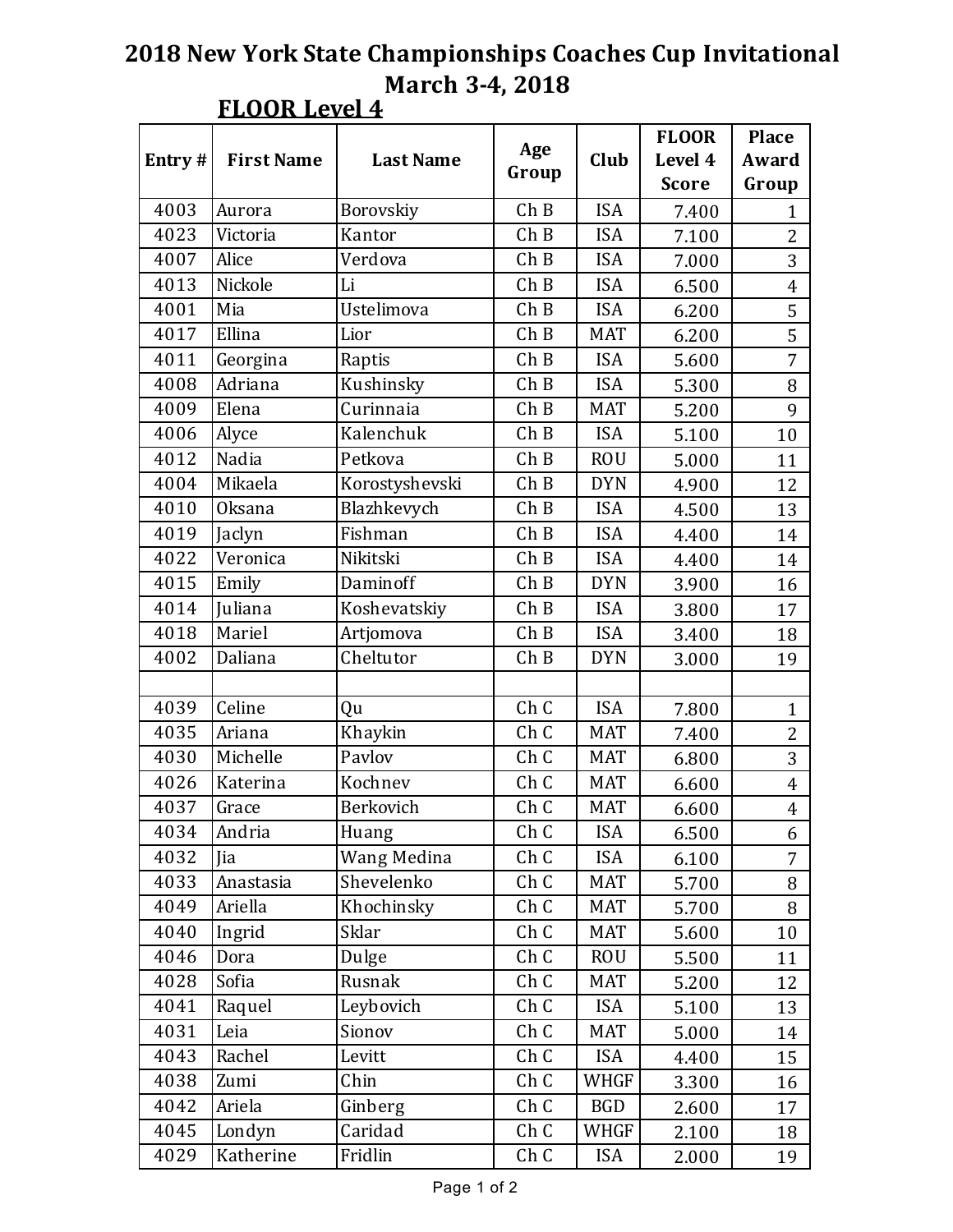| Entry# | <b>First Name</b> | <b>Last Name</b> | Age<br>Group                 | Club        | <b>FLOOR</b><br>Level 4<br><b>Score</b> | <b>Place</b><br>Award<br>Group |
|--------|-------------------|------------------|------------------------------|-------------|-----------------------------------------|--------------------------------|
| 4053   | Maria             | Belopolsky       | $\text{Tr } \mathbf{A}$      | <b>DYN</b>  | 5.000                                   |                                |
| 4055   | <b>Ilary</b>      | Perez Pina       | $\mathop{\rm Ir}\nolimits$ A | <b>WHGF</b> | 4.300                                   | $\overline{2}$                 |
| 4052   | Aries             | Wickham          | $\text{Ir } A$               | <b>WHGF</b> | 3.900                                   | 3                              |
| 4051   | Ozoda             | Asrorova         | $\text{Tr } \mathbf{A}$      | <b>BGD</b>  | 3.600                                   | 4                              |
|        | Out of State Ch B |                  |                              |             |                                         |                                |
| 4020   | Aydan             | Allaberg         | ChB                          | <b>PRA</b>  | 3.200                                   | 1                              |
|        | Out of State Ch C |                  |                              |             |                                         |                                |
| 4027   | Mariana           | Zhilina          | Ch C                         | <b>RSGA</b> | 6.500                                   | 1                              |
| 4044   | Sofiya            | Verstlyar        | Ch <sub>C</sub>              | <b>RSGA</b> | 5.500                                   | 2                              |
| 4025   | Rihanna           | Vidal            | Ch C                         | <b>PRA</b>  | 4.800                                   | 3                              |
| 4047   | Marley            | Simpson          | Ch C                         | <b>RSGA</b> | 4.300                                   | 4                              |
| 4036   | Lorena            | Connelly         | Ch C                         | <b>PRA</b>  | 3.900                                   | 5                              |

## **FLOOR Level 4**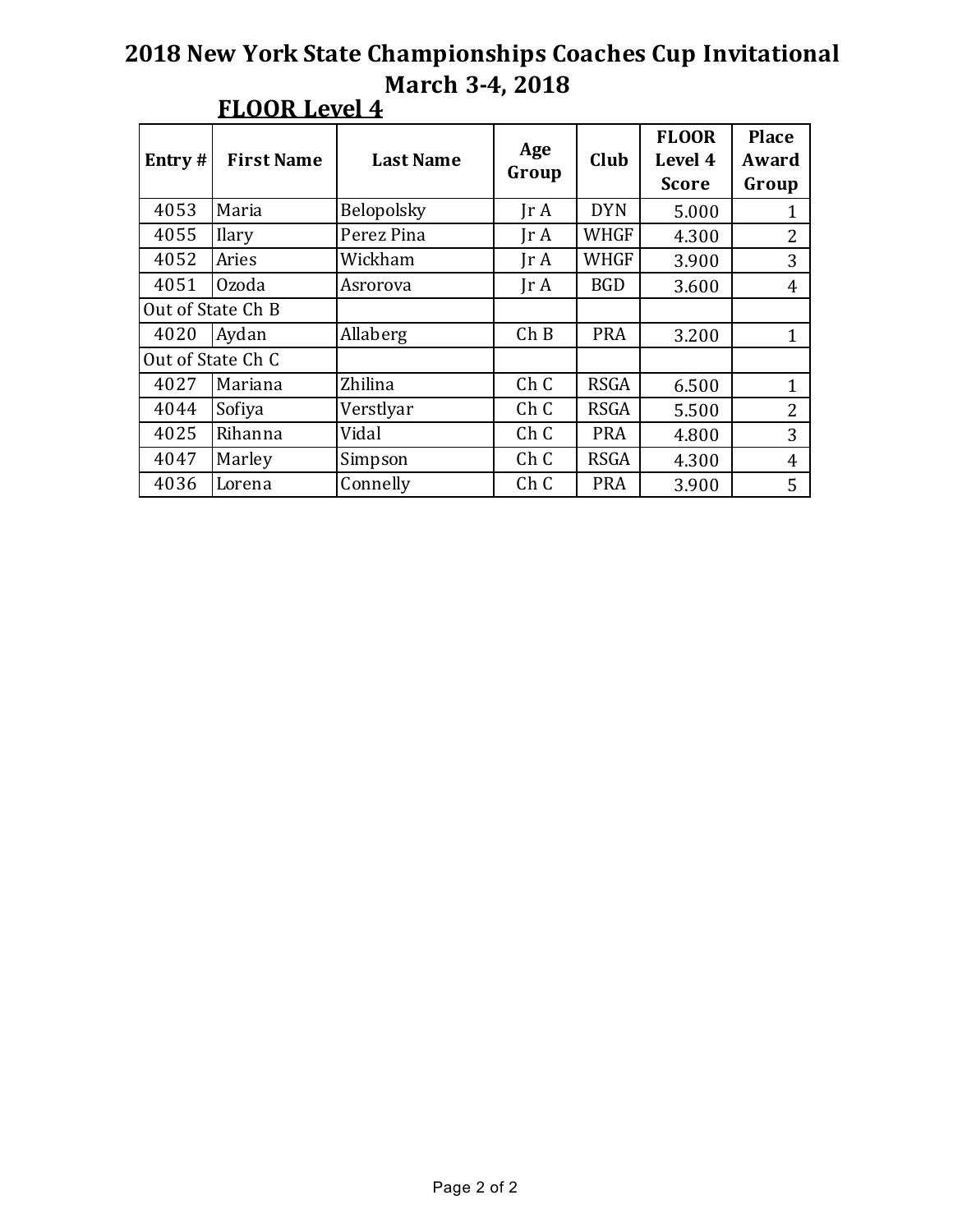| $\overline{\phantom{a}}$<br>р,<br>ъ. |  |
|--------------------------------------|--|
|--------------------------------------|--|

|        |                   |                  |                   |              | <b>HOOP</b> | <b>Place</b>   |
|--------|-------------------|------------------|-------------------|--------------|-------------|----------------|
| Entry# | <b>First Name</b> | <b>Last Name</b> | Age               | Club         | Level 4     | Award          |
|        |                   |                  | Group             | <b>Score</b> |             | Group          |
| 4013   | Nickole           | Li               | ChB               | <b>ISA</b>   | 7.700       | 1              |
| 4007   | Alice             | Verdova          | ChB               | <b>ISA</b>   | 7.100       | $\overline{2}$ |
| 4023   | Victoria          | Kantor           | ChB               | <b>ISA</b>   | 6.800       | 3              |
| 4003   | Aurora            | Borovskiy        | ChB               | <b>ISA</b>   | 5.900       | $\overline{4}$ |
| 4012   | Nadia             | Petkova          | $\overline{ch}$ B | <b>ROU</b>   | 5.900       | $\overline{4}$ |
| 4009   | Elena             | Curinnaia        | ChB               | <b>MAT</b>   | 5.800       | 6              |
| 4017   | Ellina            | Lior             | ChB               | <b>MAT</b>   | 5.800       | 6              |
| 4010   | <b>Oksana</b>     | Blazhkevych      | ChB               | <b>ISA</b>   | 5.700       | 8              |
| 4008   | Adriana           | Kushinsky        | ChB               | <b>ISA</b>   | 4.900       | 9              |
| 4011   | Georgina          | Raptis           | ChB               | <b>ISA</b>   | 4.800       | 10             |
| 4015   | Emily             | Daminoff         | ChB               | <b>DYN</b>   | 4.800       | 10             |
| 4001   | Mia               | Ustelimova       | ChB               | <b>ISA</b>   | 4.500       | 12             |
| 4019   | Jaclyn            | Fishman          | ChB               | <b>ISA</b>   | 4.500       | 12             |
| 4002   | Daliana           | Cheltutor        | ChB               | <b>DYN</b>   | 4.400       | 14             |
| 4022   | Veronica          | Nikitski         | ChB               | <b>ISA</b>   | 4.100       | 15             |
| 4004   | Mikaela           | Korostyshevski   | ChB               | <b>DYN</b>   | 3.900       | 16             |
| 4018   | Mariel            | Artjomova        | ChB               | <b>ISA</b>   | 3.200       | 17             |
| 4014   | Juliana           | Koshevatskiy     | ChB               | <b>ISA</b>   | 3.100       | 18             |
| 4006   | Alyce             | Kalenchuk        | ChB               | <b>ISA</b>   | 3.000       | 19             |
|        |                   |                  |                   |              |             |                |
| 4039   | Celine            | Qu               | Ch C              | <b>ISA</b>   | 8.500       | $\mathbf{1}$   |
| 4030   | Michelle          | Pavlov           | Ch C              | <b>MAT</b>   | 7.500       | $\overline{2}$ |
| 4037   | Grace             | Berkovich        | Ch C              | <b>MAT</b>   | 7.200       | 3              |
| 4034   | Andria            | Huang            | Ch C              | <b>ISA</b>   | 6.700       | $\overline{4}$ |
| 4035   | Ariana            | Khaykin          | Ch C              | <b>MAT</b>   | 6.400       | 5              |
| 4026   | Katerina          | Kochnev          | Ch C              | MAT          | 6.000       | 6              |
| 4028   | Sofia             | Rusnak           | Ch C              | MAT          | 5.000       | $\overline{7}$ |
| 4031   | Leia              | Sionov           | Ch C              | MAT          | 5.000       | $\overline{7}$ |
| 4038   | Zumi              | Chin             | Ch C              | <b>WHGF</b>  | 4.800       | 9              |
| 4049   | Ariella           | Khochinsky       | Ch C              | <b>MAT</b>   | 4.800       | 9              |
| 4032   | Jia               | Wang Medina      | Ch C              | <b>ISA</b>   | 4.700       | 11             |
| 4041   | Raquel            | Leybovich        | Ch C              | <b>ISA</b>   | 4.500       | 12             |
| 4046   | Dora              | Dulge            | Ch C              | <b>ROU</b>   | 4.500       | 12             |
| 4033   | Anastasia         | Shevelenko       | Ch C              | <b>MAT</b>   | 4.100       | 14             |
| 4040   | Ingrid            | Sklar            | Ch C              | <b>MAT</b>   | 4.100       | 14             |
| 4029   | Katherine         | Fridlin          | Ch C              | <b>ISA</b>   | 3.100       | 16             |
| 4043   | Rachel            | Levitt           | Ch C              | <b>ISA</b>   | 3.100       | 16             |
| 4042   | Ariela            | Ginberg          | Ch C              | <b>BGD</b>   | 2.500       | 18             |
| 4045   | Londyn            | Caridad          | Ch C              | WHGF         | 1.400       | 19             |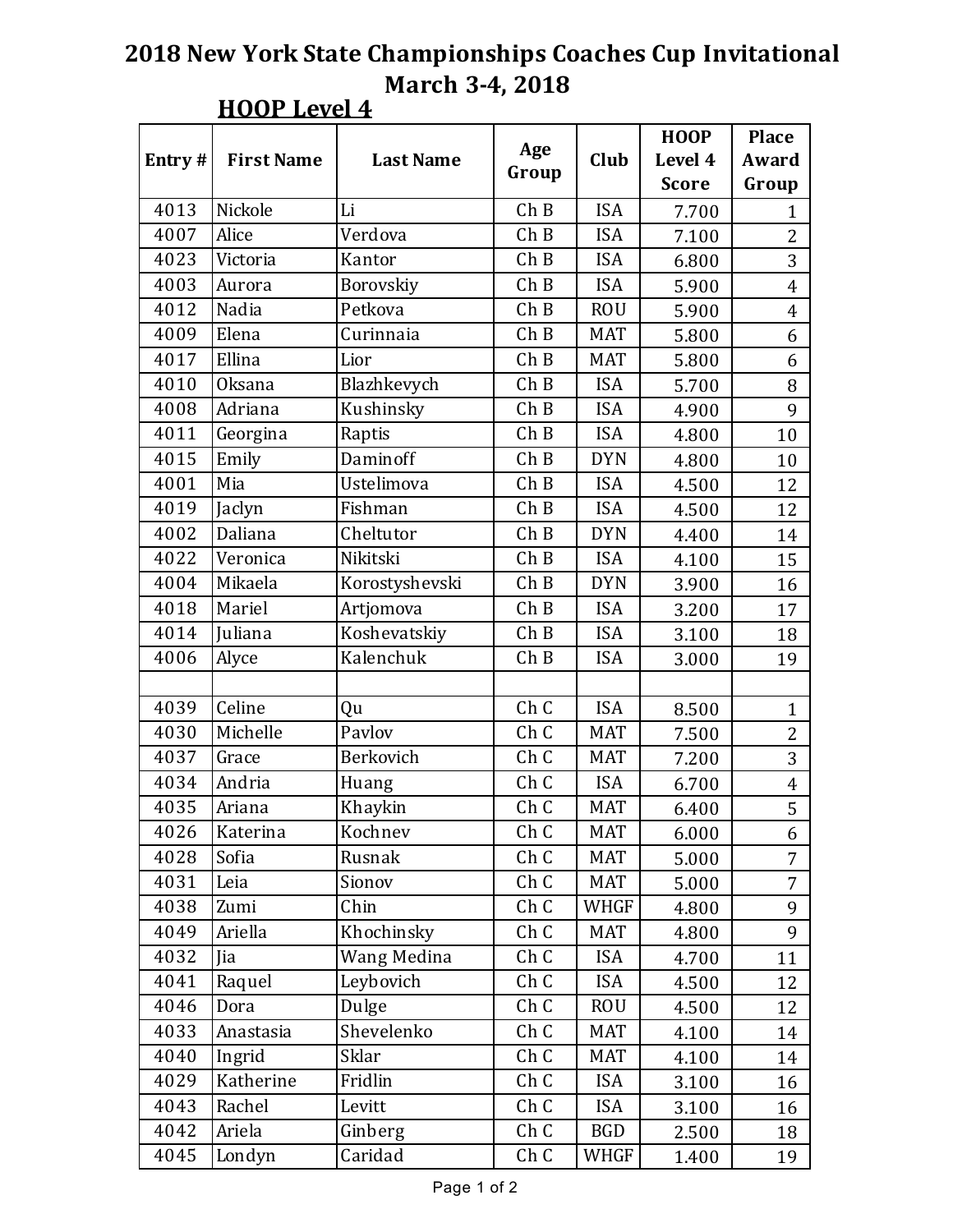| Entry# | <b>First Name</b> | <b>Last Name</b> | Age<br>Group                 | Club        | <b>HOOP</b><br>Level 4<br><b>Score</b> | <b>Place</b><br>Award<br>Group |
|--------|-------------------|------------------|------------------------------|-------------|----------------------------------------|--------------------------------|
| 4053   | Maria             | Belopolsky       | $\text{Tr } \mathbf{A}$      | <b>DYN</b>  | 5.400                                  | 1                              |
| 4055   | Ilary             | Perez Pina       | $\mathop{\rm Ir}\nolimits$ A | WHGF        | 5.100                                  | $\overline{2}$                 |
| 4051   | Ozoda             | Asrorova         | $\text{Tr } \mathbf{A}$      | <b>BGD</b>  | 3.300                                  | 3                              |
| 4052   | Aries             | Wickham          | $\text{Tr } \mathbf{A}$      | <b>WHGF</b> | 3.100                                  | $\overline{4}$                 |
|        | Out of State Ch B |                  |                              |             |                                        |                                |
| 4020   | Aydan             | Allaberg         | ChB                          | <b>PRA</b>  | 0.900                                  | 1                              |
|        | Out of State Ch C |                  |                              |             |                                        |                                |
| 4027   | Mariana           | Zhilina          | Ch C                         | <b>RSGA</b> | 5.300                                  | $\mathbf{1}$                   |
| 4025   | Rihanna           | Vidal            | Ch <sub>C</sub>              | <b>PRA</b>  | 4.800                                  | $\overline{2}$                 |
| 4044   | Sofiya            | Verstlyar        | Ch C                         | <b>RSGA</b> | 4.500                                  | 3                              |
| 4047   | Marley            | Simpson          | Ch <sub>C</sub>              | <b>RSGA</b> | 3.500                                  | 4                              |
| 4036   | Lorena            | Connelly         | Ch C                         | <b>PRA</b>  | 3.300                                  | 5                              |

## **HOOP** Level 4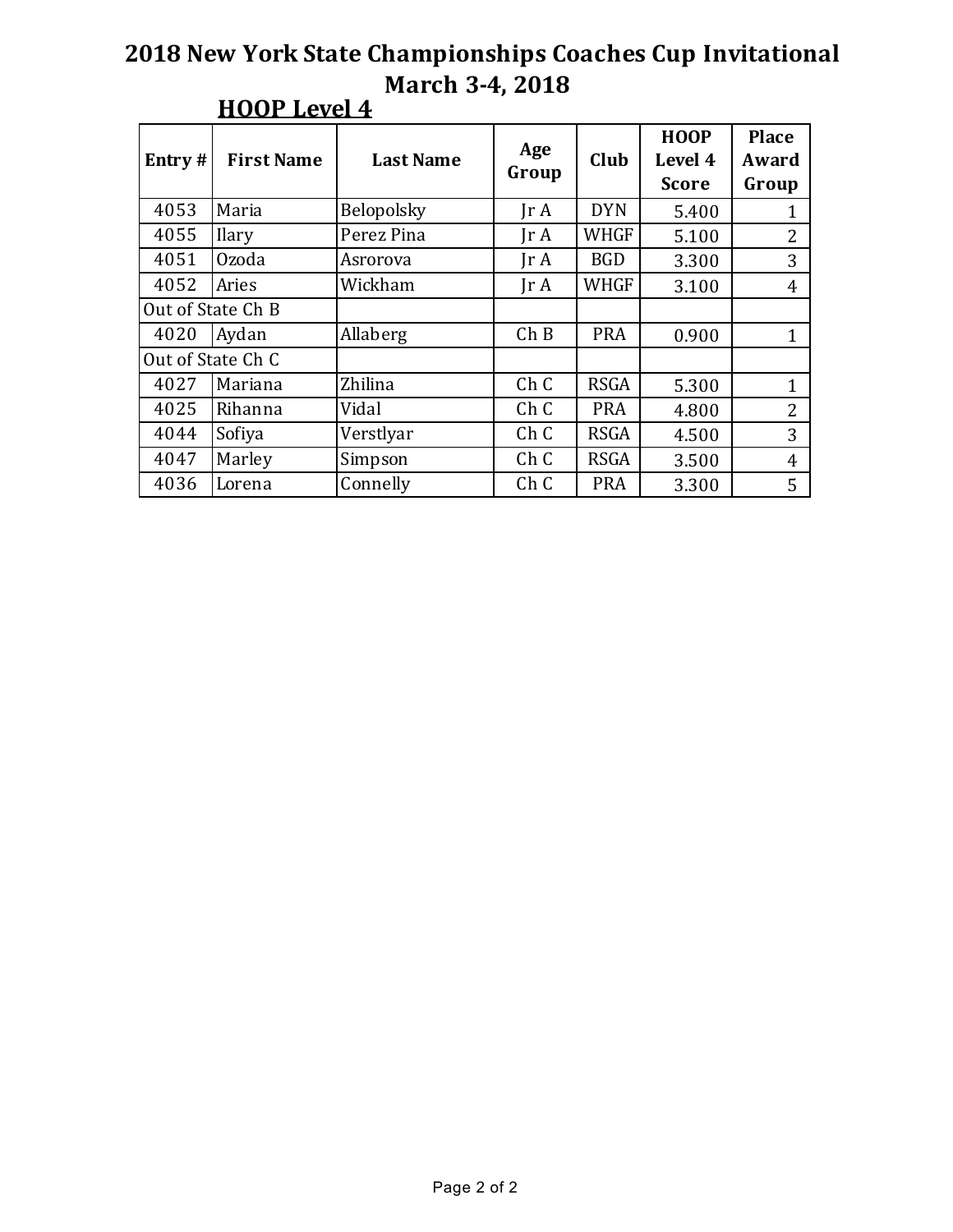**BALL Level 4** 

|           |                   |                  |              |             | <b>BALL</b>  | <b>Place</b>   |
|-----------|-------------------|------------------|--------------|-------------|--------------|----------------|
| Entry $#$ | <b>First Name</b> | <b>Last Name</b> | Age<br>Group | Club        | Level 4      | Award          |
|           |                   |                  |              |             | <b>Score</b> | Group          |
| 4013      | Nickole           | Li               | ChB          | <b>ISA</b>  | 7.500        | $\mathbf{1}$   |
| 4023      | Victoria          | Kantor           | ChB          | <b>ISA</b>  | 7.300        | $\overline{2}$ |
| 4007      | Alice             | Verdova          | ChB          | <b>ISA</b>  | 7.100        | 3              |
| 4001      | Mia               | Ustelimova       | ChB          | <b>ISA</b>  | 5.800        | $\overline{4}$ |
| 4012      | Nadia             | Petkova          | ChB          | <b>ROU</b>  | 5.800        | 4              |
| 4022      | Veronica          | Nikitski         | ChB          | <b>ISA</b>  | 5.200        | 6              |
| 4017      | Ellina            | Lior             | ChB          | <b>MAT</b>  | 5.000        | 7              |
| 4009      | Elena             | Curinnaia        | ChB          | <b>MAT</b>  | 4.800        | 8              |
| 4014      | Juliana           | Koshevatskiy     | ChB          | <b>ISA</b>  | 4.800        | 8              |
| 4018      | Mariel            | Artjomova        | ChB          | <b>ISA</b>  | 4.700        | 10             |
| 4003      | Aurora            | Borovskiy        | ChB          | <b>ISA</b>  | 4.100        | 11             |
| 4010      | <b>Oksana</b>     | Blazhkevych      | ChB          | <b>ISA</b>  | 4.100        | 11             |
| 4006      | Alyce             | Kalenchuk        | ChB          | <b>ISA</b>  | 4.000        | 13             |
| 4004      | Mikaela           | Korostyshevski   | ChB          | <b>DYN</b>  | 3.700        | 14             |
| 4011      | Georgina          | Raptis           | ChB          | <b>ISA</b>  | 3.600        | 15             |
| 4008      | Adriana           | Kushinsky        | ChB          | <b>ISA</b>  | 3.200        | 16             |
| 4002      | Daliana           | Cheltutor        | ChB          | <b>DYN</b>  | 3.000        | 17             |
| 4019      | Jaclyn            | Fishman          | ChB          | <b>ISA</b>  | 3.000        | 17             |
| 4015      | Emily             | Daminoff         | ChB          | <b>DYN</b>  | 1.600        | 19             |
|           |                   |                  |              |             |              |                |
| 4035      | Ariana            | Khaykin          | Ch C         | <b>MAT</b>  | 6.400        | $\mathbf{1}$   |
| 4032      | Jia               | Wang Medina      | Ch C         | <b>ISA</b>  | 6.200        | $\overline{2}$ |
| 4039      | Celine            | Qu               | Ch C         | <b>ISA</b>  | 5.900        | 3              |
| 4026      | Katerina          | Kochnev          | Ch C         | <b>MAT</b>  | 5.700        | $\overline{4}$ |
| 4030      | Michelle          | Pavlov           | Ch C         | <b>MAT</b>  | 5.200        | 5              |
| 4040      | Ingrid            | Sklar            | Ch C         | <b>MAT</b>  | 5.000        | 6              |
| 4041      | Raquel            | Leybovich        | Ch C         | <b>ISA</b>  | 4.900        | $\overline{7}$ |
| 4034      | Andria            | Huang            | Ch C         | <b>ISA</b>  | 4.500        | 8              |
| 4049      | Ariella           | Khochinsky       | Ch C         | MAT         | 4.300        | 9              |
| 4033      | Anastasia         | Shevelenko       | Ch C         | MAT         | 4.100        | 10             |
| 4037      | Grace             | Berkovich        | Ch C         | <b>MAT</b>  | 4.000        | 11             |
| 4043      | Rachel            | Levitt           | Ch C         | <b>ISA</b>  | 4.000        | 11             |
| 4038      | Zumi              | Chin             | Ch C         | WHGF        | 3.900        | 13             |
| 4028      | Sofia             | Rusnak           | Ch C         | <b>MAT</b>  | 3.800        | 14             |
| 4046      | Dora              | Dulge            | Ch C         | <b>ROU</b>  | 3.700        | 15             |
| 4029      | Katherine         | Fridlin          | Ch C         | <b>ISA</b>  | 3.400        | 16             |
| 4045      | Londyn            | Caridad          | Ch C         | <b>WHGF</b> | 2.800        | 17             |
| 4042      | Ariela            | Ginberg          | Ch C         | <b>BGD</b>  | 2.600        | 18             |
| 4031      | Leia              | Sionov           | Ch C         | MAT         | 1.900        | 19             |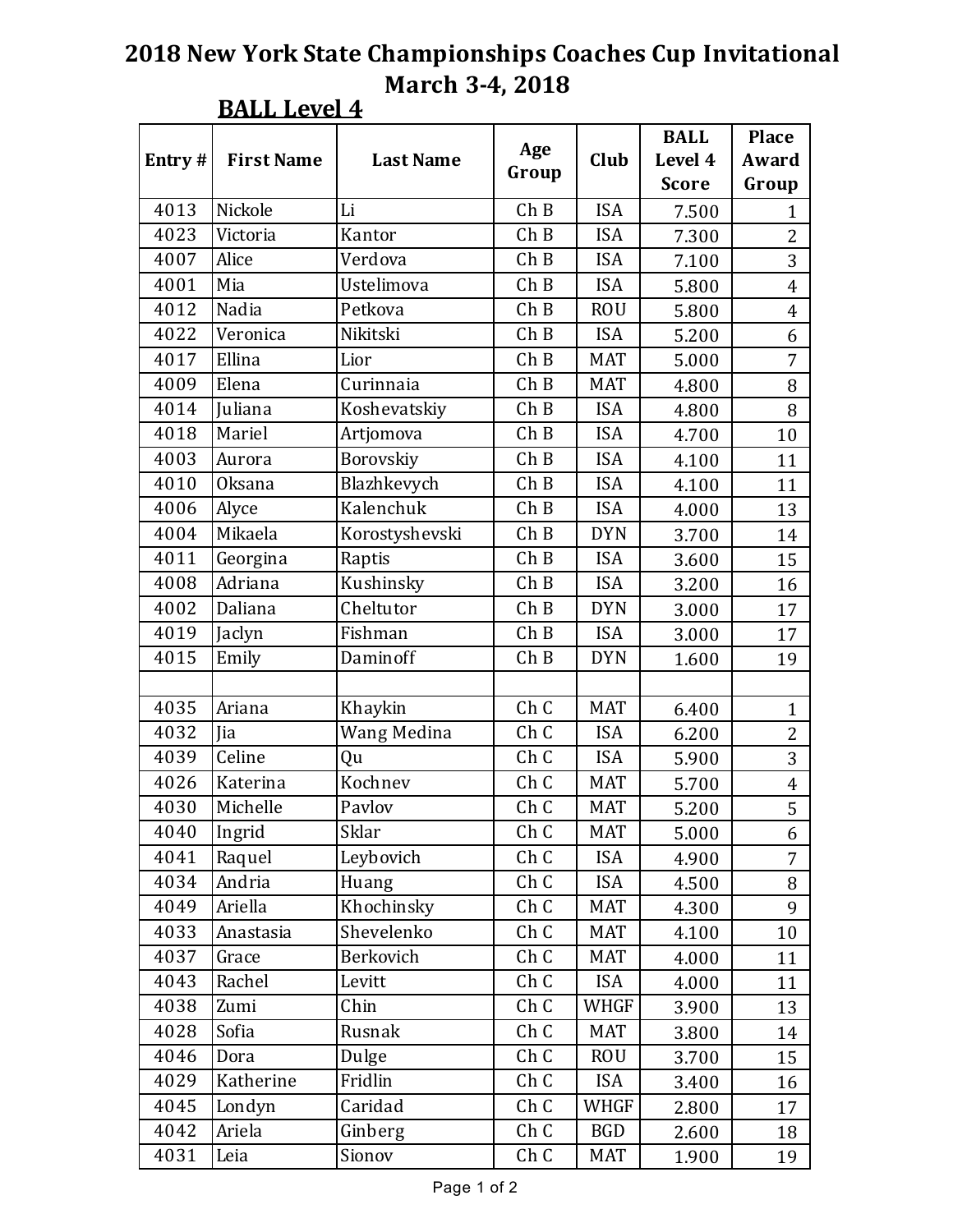| Entry# | <b>First Name</b> | <b>Last Name</b> | Age<br>Group                 | Club        | <b>BALL</b><br>Level 4<br><b>Score</b> | <b>Place</b><br>Award<br>Group |
|--------|-------------------|------------------|------------------------------|-------------|----------------------------------------|--------------------------------|
| 4055   | <b>Ilary</b>      | Perez Pina       | $\text{Tr } \mathbf{A}$      | <b>WHGF</b> | 3.100                                  |                                |
| 4052   | Aries             | Wickham          | Ir A                         | <b>WHGF</b> | 2.500                                  | $\overline{2}$                 |
| 4053   | Maria             | Belopolsky       | $\text{Tr } \mathbf{A}$      | <b>DYN</b>  | 1.600                                  | 3                              |
| 4051   | Ozoda             | Asrorova         | $\mathop{\rm Ir}\nolimits$ A | <b>BGD</b>  | 1.000                                  | 4                              |
|        | Out of State Ch B |                  |                              |             |                                        |                                |
| 4020   | Aydan             | Allaberg         | Ch B                         | <b>PRA</b>  | 2.100                                  | 1                              |
|        | Out of State Ch C |                  |                              |             |                                        |                                |
| 4027   | Mariana           | Zhilina          | Ch C                         | <b>RSGA</b> | 4.800                                  | 1                              |
| 4047   | Marley            | Simpson          | Ch <sub>C</sub>              | <b>RSGA</b> | 4.200                                  | 2                              |
| 4025   | Rihanna           | Vidal            | Ch C                         | <b>PRA</b>  | 3.700                                  | 3                              |
| 4044   | Sofiya            | Verstlyar        | Ch C                         | <b>RSGA</b> | 3.600                                  | 4                              |
| 4036   | Lorena            | Connelly         | Ch C                         | <b>PRA</b>  | 2.000                                  | 5                              |

## **BALL Level 4**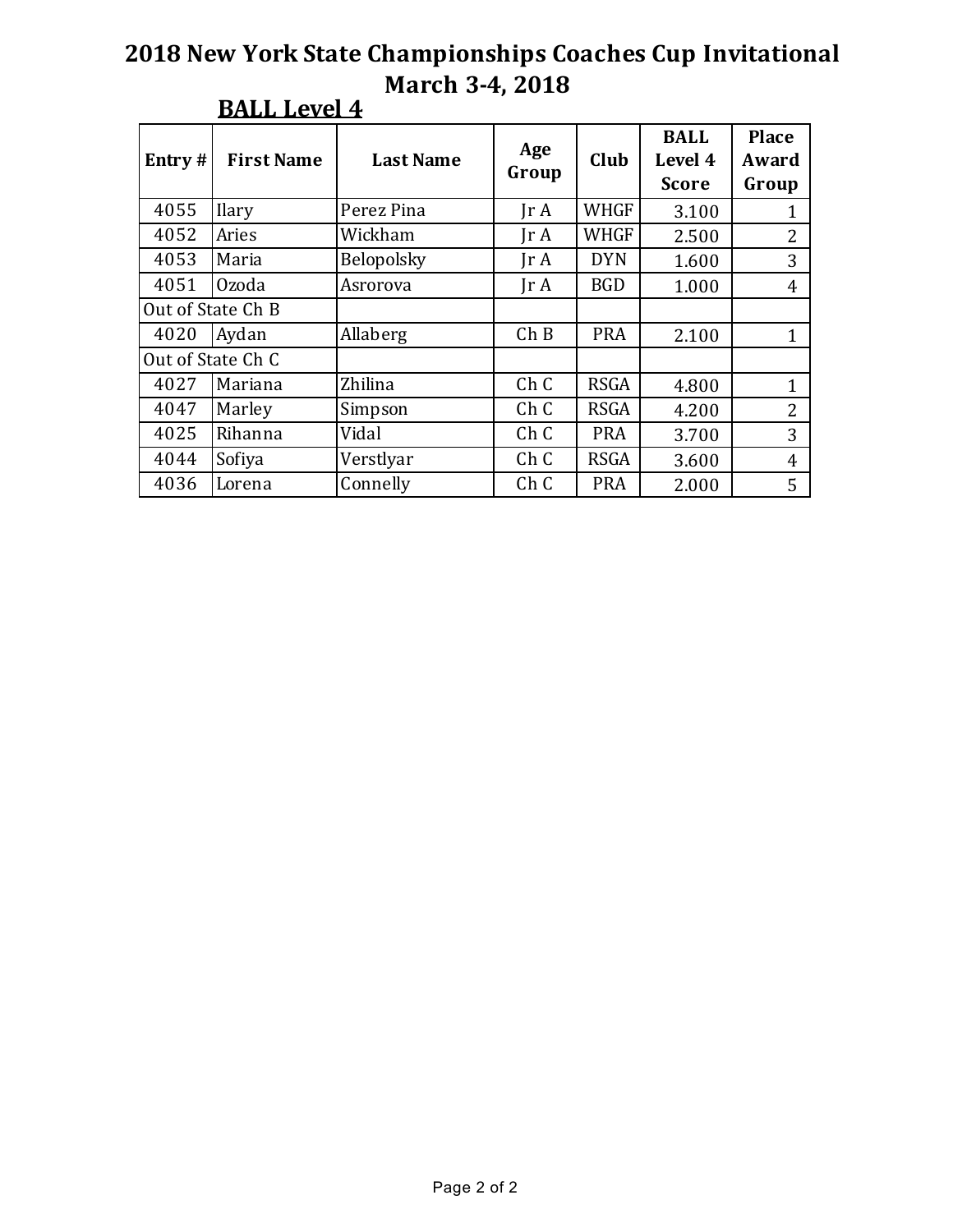# **All Around Level 4**

|        |                   |                  | Age   |            |              |       |             | All           | <b>Place</b>   |
|--------|-------------------|------------------|-------|------------|--------------|-------|-------------|---------------|----------------|
| Entry# | <b>First Name</b> | <b>Last Name</b> | Group | Club       | <b>Floor</b> | Hoop  | <b>Ball</b> | <b>Around</b> | Award          |
|        |                   |                  |       |            |              |       |             | <b>Score</b>  | Group          |
| 4013   | Nickole           | Li               | ChB   | <b>ISA</b> | 6.500        | 7.700 | 7.500       | 21.700        | $\mathbf{1}$   |
| 4023   | Victoria          | Kantor           | ChB   | <b>ISA</b> | 7.100        | 6.800 | 7.300       | 21.200        | $\overline{2}$ |
| 4007   | Alice             | Verdova          | ChB   | <b>ISA</b> | 7.000        | 7.100 | 7.100       | 21.200        | 3              |
| 4003   | Aurora            | Borovskiy        | ChB   | <b>ISA</b> | 7.400        | 5.900 | 4.100       | 17.400        | $\overline{4}$ |
| 4017   | Ellina            | Lior             | ChB   | <b>MAT</b> | 6.200        | 5.800 | 5.000       | 17.000        | 5              |
| 4012   | Nadia             | Petkova          | ChB   | <b>ROU</b> | 5.000        | 5.900 | 5.800       | 16.700        | 6              |
| 4001   | Mia               | Ustelimova       | ChB   | <b>ISA</b> | 6.200        | 4.500 | 5.800       | 16.500        | 7              |
| 4009   | Elena             | Curinnaia        | ChB   | <b>MAT</b> | 5.200        | 5.800 | 4.800       | 15.800        | $\, 8$         |
| 4010   | Oksana            | Blazhkevych      | ChB   | <b>ISA</b> | 4.500        | 5.700 | 4.100       | 14.300        | 9              |
| 4011   | Georgina          | Raptis           | ChB   | <b>ISA</b> | 5.600        | 4.800 | 3.600       | 14.000        | 10             |
| 4022   | Veronica          | Nikitski         | ChB   | <b>ISA</b> | 4.400        | 4.100 | 5.200       | 13.700        | 11             |
| 4008   | Adriana           | Kushinsky        | ChB   | <b>ISA</b> | 5.300        | 4.900 | 3.200       | 13.400        | 12             |
| 4004   | Mikaela           | Korostyshevski   | ChB   | <b>DYN</b> | 4.900        | 3.900 | 3.700       | 12.500        | 13             |
| 4006   | Alyce             | Kalenchuk        | ChB   | <b>ISA</b> | 5.100        | 3.000 | 4.000       | 12.100        | 14             |
| 4019   | Jaclyn            | Fishman          | ChB   | <b>ISA</b> | 4.400        | 4.500 | 3.000       | 11.900        | 15             |
| 4014   | Juliana           | Koshevatskiy     | ChB   | <b>ISA</b> | 3.800        | 3.100 | 4.800       | 11.700        | 16             |
| 4018   | Mariel            | Artjomova        | ChB   | <b>ISA</b> | 3.400        | 3.200 | 4.700       | 11.300        | 17             |
| 4002   | Daliana           | Cheltutor        | Ch B  | <b>DYN</b> | 3.000        | 4.400 | 3.000       | 10.400        | 18             |
| 4015   | Emily             | Daminoff         | ChB   | <b>DYN</b> | 3.900        | 4.800 | 1.600       | 10.300        | 19             |
|        |                   |                  |       |            |              |       |             |               |                |
| 4039   | Celine            | Qu               | Ch C  | <b>ISA</b> | 7.800        | 8.500 | 5.900       | 22.200        | $\mathbf{1}$   |
| 4035   | Ariana            | Khaykin          | Ch C  | <b>MAT</b> | 7.400        | 6.400 | 6.400       | 20.200        | $\overline{2}$ |
| 4030   | Michelle          | Pavlov           | Ch C  | <b>MAT</b> | 6.800        | 7.500 | 5.200       | 19.500        | $\overline{3}$ |
| 4026   | Katerina          | Kochnev          | Ch C  | <b>MAT</b> | 6.600        | 6.000 | 5.700       | 18.300        | $\overline{4}$ |
| 4037   | Grace             | Berkovich        | Ch C  | <b>MAT</b> | 6.600        | 7.200 | 4.000       | 17.800        | 5              |
| 4034   | Andria            | Huang            | Ch C  | <b>ISA</b> | 6.500        | 6.700 | 4.500       | 17.700        | 6              |
| 4032   | Jia               | Wang Medina      | Ch C  | <b>ISA</b> | 6.100        | 4.700 | 6.200       | 17.000        | $\overline{7}$ |
| 4049   | Ariella           | Khochinsky       | Ch C  | <b>MAT</b> | 5.700        | 4.800 | 4.300       | 14.800        | 8              |
| 4040   | Ingrid            | Sklar            | Ch C  | <b>MAT</b> | 5.600        | 4.100 | 5.000       | 14.700        | 9              |
| 4041   | Raquel            | Leybovich        | Ch C  | <b>ISA</b> | 5.100        | 4.500 | 4.900       | 14.500        | 10             |
| 4028   | Sofia             | Rusnak           | Ch C  | <b>MAT</b> | 5.200        | 5.000 | 3.800       | 14.000        | 11             |
| 4033   | Anastasia         | Shevelenko       | Ch C  | <b>MAT</b> | 5.700        | 4.100 | 4.100       | 13.900        | 12             |
| 4046   | Dora              | Dulge            | Ch C  | <b>ROU</b> | 5.500        | 4.500 | 3.700       | 13.700        | 13             |
| 4038   | Zumi              | Chin             | Ch C  | WHGF       | 3.300        | 4.800 | 3.900       | 12.000        | 14             |
| 4031   | Leia              | Sionov           | Ch C  | <b>MAT</b> | 5.000        | 5.000 | 1.900       | 11.900        | 15             |
| 4043   | Rachel            | Levitt           | Ch C  | <b>ISA</b> | 4.400        | 3.100 | 4.000       | 11.500        | 16             |
| 4029   | Katherine         | Fridlin          | Ch C  | <b>ISA</b> | 2.000        | 3.100 | 3.400       | 8.500         | 17             |
| 4042   | Ariela            | Ginberg          | Ch C  | <b>BGD</b> | 2.600        | 2.500 | 2.600       | 7.700         | 18             |
| 4045   | Londyn            | Caridad          | Ch C  | WHGF       | 2.100        | 1.400 | 2.800       | 6.300         | 19             |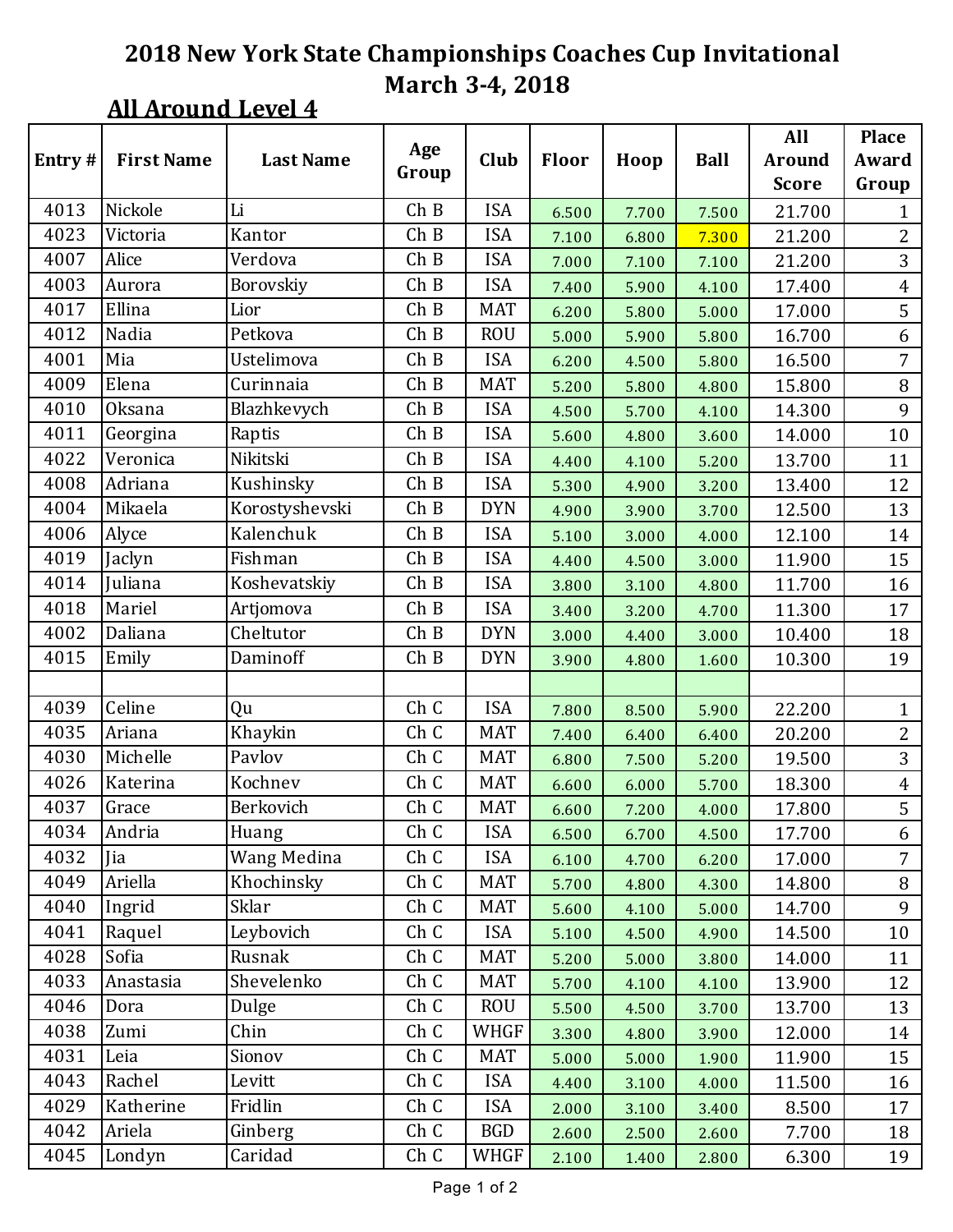| Entry#            | <b>First Name</b> | <b>Last Name</b> | Age<br>Group            | Club        | Floor | Hoop  | <b>Ball</b> | All<br><b>Around</b><br><b>Score</b> | <b>Place</b><br>Award<br>Group |
|-------------------|-------------------|------------------|-------------------------|-------------|-------|-------|-------------|--------------------------------------|--------------------------------|
| 4055              | Ilary             | Perez Pina       | $\text{Tr } \mathbf{A}$ | <b>WHGF</b> | 4.300 | 5.100 | 3.100       | 12.500                               | 1                              |
| 4053              | Maria             | Belopolsky       | $\text{Tr }A$           | <b>DYN</b>  | 5.000 | 5.400 | 1.600       | 12.000                               | 2                              |
| 4052              | Aries             | Wickham          | $\text{Tr } \mathbf{A}$ | <b>WHGF</b> | 3.900 | 3.100 | 2.500       | 9.500                                | 3                              |
| 4051              | Ozoda             | Asrorova         | $\text{Tr }A$           | <b>BGD</b>  | 3.600 | 3.300 | 1.000       | 7.900                                | $\overline{4}$                 |
| Out of State Ch B |                   |                  |                         |             |       |       |             |                                      |                                |
| 4020              | Aydan             | Allaberg         | Ch B                    | <b>PRA</b>  | 3.200 | 0.900 | 2.100       | 6.200                                | 1                              |
|                   | Out of State Ch C |                  |                         |             |       |       |             |                                      |                                |
| 4027              | Mariana           | Zhilina          | Ch C                    | <b>RSGA</b> | 6.500 | 5.300 | 4.800       | 16.600                               | 1                              |
| 4044              | Sofiya            | Verstlyar        | Ch C                    | <b>RSGA</b> | 5.500 | 4.500 | 3.600       | 13.600                               | 2                              |
| 4025              | Rihanna           | Vidal            | Ch C                    | <b>PRA</b>  | 4.800 | 4.800 | 3.700       | 13.300                               | 3                              |
| 4047              | Marley            | Simpson          | Ch C                    | <b>RSGA</b> | 4.300 | 3.500 | 4.200       | 12.000                               | 4                              |
| 4036              | Lorena            | Connelly         | Ch C                    | <b>PRA</b>  | 3.900 | 3.300 | 2.000       | 9.200                                | 5                              |

## **All Around Level 4**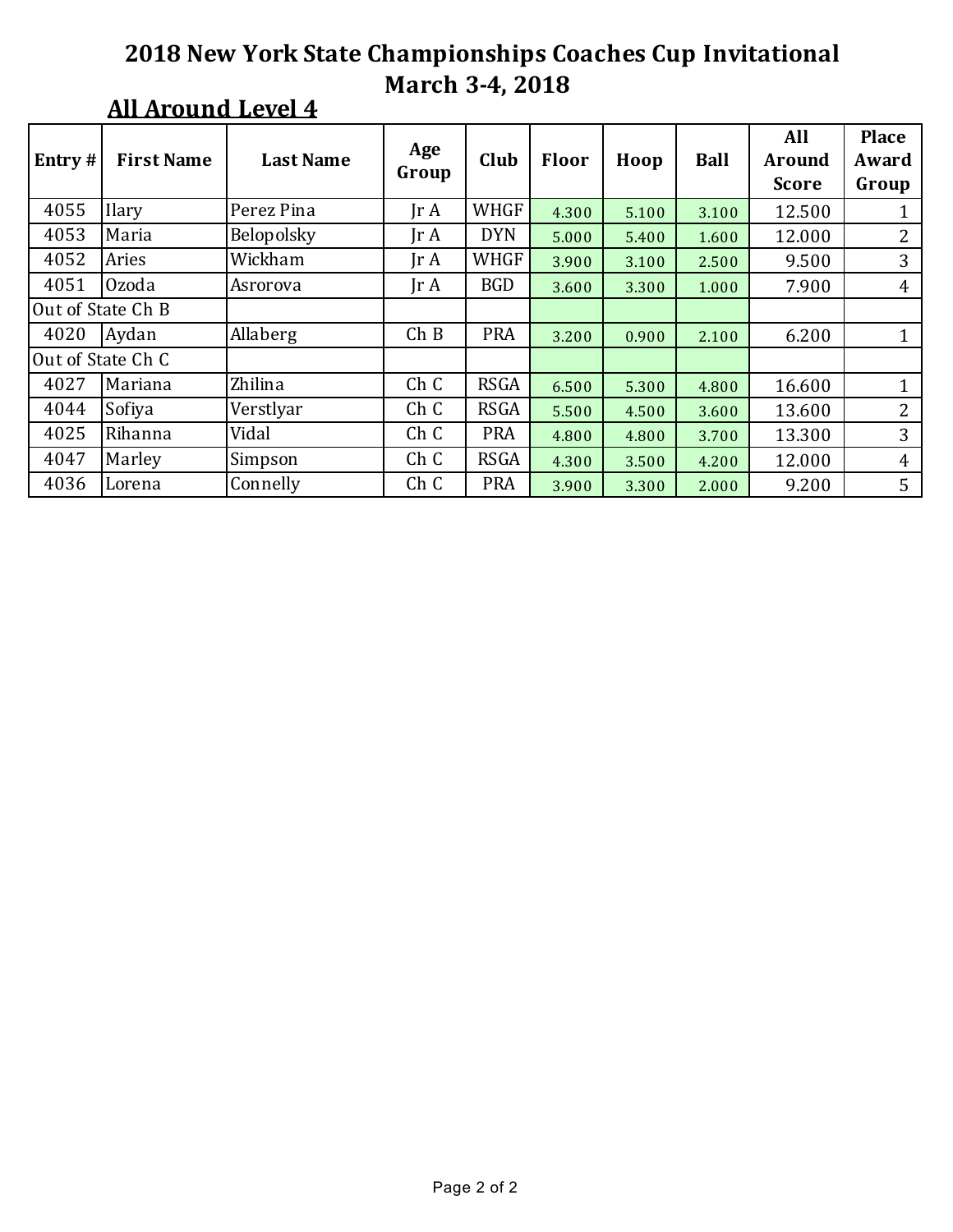| Entry#    | <b>First Name</b> | <b>Last Name</b> | Age<br>Group | Club       | <b>FLOOR</b><br>Level 5 | <b>Place</b><br>Award   |
|-----------|-------------------|------------------|--------------|------------|-------------------------|-------------------------|
|           |                   |                  |              |            | <b>Score</b>            | Group                   |
| 5004      | Sophia            | Uchytel          | ChB          | <b>ISA</b> | 8.100                   | $\mathbf{1}$            |
| 5002      | Louisa            | Konnik           | ChB          | <b>DYN</b> | 7.700                   | 2                       |
| 5003      | Emma              | Margolin         | ChB          | <b>DYN</b> | 7.200                   | 3                       |
| 5001      | Ariana            | Akatev           | ChB          | <b>DYN</b> | 6.900                   | $\overline{4}$          |
| Ch C 2009 |                   |                  |              |            |                         |                         |
| 5009      | Daniella          | Gurevich         |              | <b>GOR</b> | 8.800                   | $\mathbf{1}$            |
| 5011      | Aleksia           | Khilkevich       | Ch C         | <b>ISA</b> | 8.300                   | $\overline{2}$          |
| 5016      | Nicole            | Zaripova         | Ch C         | <b>ISA</b> | 7.400                   | 3                       |
| 5015      | Veronica          | Dovzhanyn        | Ch C         | <b>ISA</b> | 7.300                   | $\overline{\mathbf{4}}$ |
| 5012      | Ava               | Farberova        | Ch C         | <b>MAT</b> | 6.800                   | 5                       |
| 5005      | Christina         | Tatarchuk        | Ch C         | <b>ISA</b> | 6.600                   | 6                       |
| 5017      | Dana              | Gendel           | Ch C         | GOR        | 6.000                   | 7                       |
| 5007      | Evelyn            | <b>Bokun</b>     | Ch C         | <b>ISA</b> | 5.300                   | 8                       |
| 5019      | Alina             | Ajgirevich       | Ch C         | <b>GOR</b> | 5.200                   | 9                       |
| 5006      | Angela            | <b>Bokun</b>     | Ch C         | <b>ISA</b> | 4.600                   | 10                      |
| 5014      | Adiya             | Mukhitdinov      | Ch C         | <b>ROU</b> | 4.100                   | 11                      |
| Ch C 2008 |                   |                  |              |            |                         |                         |
| 5030      | Julia             | Evin             | Ch C         | <b>GOR</b> | 8.700                   | $\mathbf{1}$            |
| 5027      | Taicia            | Kim              | Ch C         | <b>GOR</b> | 8.300                   | $\overline{2}$          |
| 5024      | Alina             | Isaeva           | Ch C         | <b>GOR</b> | 8.100                   | 3                       |
| 5023      | Sarah             | Dudkin           | Ch C         | <b>ISA</b> | 6.300                   | $\overline{4}$          |
| 5021      | Maria             | Yurashkevich     | Ch C         | <b>ISA</b> | 6.100                   | 5                       |
| 5020      | Julia             | Tumakaeva        | Ch C         | <b>ISA</b> | 6.000                   | 6                       |
| 5022      | Alesia            | Yurashkevich     | Ch C         | <b>ISA</b> | 6.000                   | 6                       |
| 5033      | Alexa             | Kerer            | Ch C         | <b>MAT</b> | 5.800                   | 8                       |
| 5025      | Anita             | Lior             | Ch C         | <b>MAT</b> | 5.700                   | 9                       |
| 5028      | Julia             | Lipkovich        | Ch C         | <b>GOR</b> | 5.600                   | 10                      |
| 5032      | Katherine         | Kobichev         | Ch C         | <b>MAT</b> | 5.500                   | 11                      |
| 5034      | Anjali            | Dasani           | Ch C         | <b>ROU</b> | 4.500                   | 12                      |

## **FLOOR Level 5**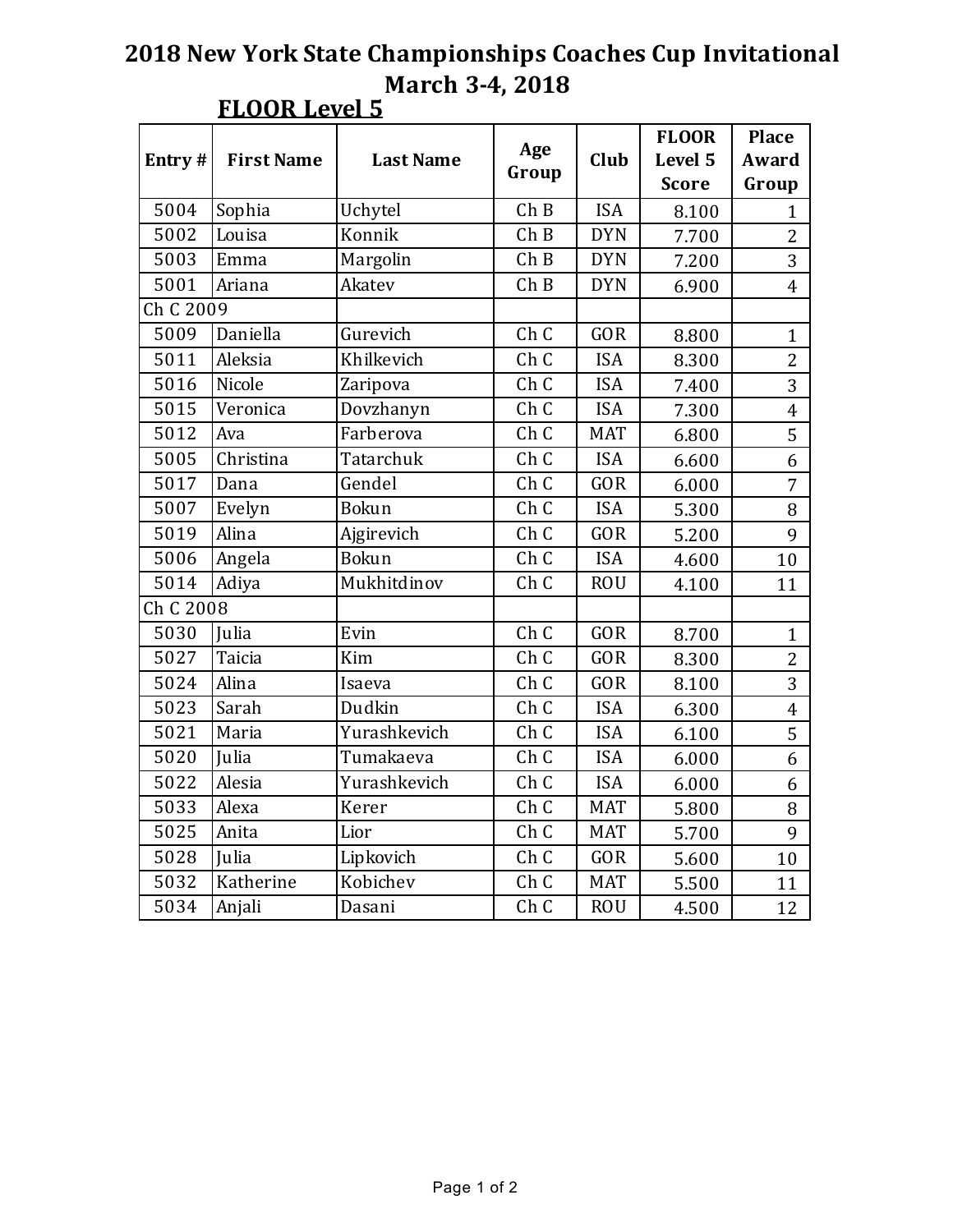| Entry# | <b>First Name</b>      | <b>Last Name</b> | Age<br>Group            | Club        | <b>FLOOR</b><br>Level 5<br><b>Score</b> | <b>Place</b><br>Award<br>Group |
|--------|------------------------|------------------|-------------------------|-------------|-----------------------------------------|--------------------------------|
| 5036   | Victoria               | Davranova        | Ir A                    | <b>GOR</b>  | 7.400                                   | $\mathbf{1}$                   |
| 5047   | Iliana                 | <b>Tassev</b>    | IrA                     | <b>ROU</b>  | 7.000                                   | 2                              |
| 5040   | Nina                   | Starodubtseva    | $\text{Tr } \mathbf{A}$ | <b>GOR</b>  | 6.700                                   | 3                              |
| 5038   | Leela                  | Levine           | IrA                     | <b>MAT</b>  | 6.500                                   | $\overline{4}$                 |
| 5043   | Angelica               | Glogov           | IrA                     | <b>ROU</b>  | 6.100                                   | 5                              |
| 5046   | Stella                 | Addington        | IrA                     | <b>MAT</b>  | 6.000                                   | 6                              |
| 5044   | Shelly                 | Shakhnovich      | Ir A                    | <b>MAT</b>  | 5.900                                   | 7                              |
| 5037   | Polina                 | Kozyarchuk       | JrA                     | <b>MAT</b>  | 5.400                                   | 8                              |
| 5035   | Olivia                 | Alekhnovich      | Ir A                    | <b>ISA</b>  | 5.200                                   | 9                              |
| 5042   | Anjali                 | Mishra           | IrA                     | <b>ISA</b>  | 5.000                                   | 10                             |
| 5049   | Alexis                 | <b>Beylis</b>    | $\text{Tr }A$           | <b>MAT</b>  | 4.200                                   | 11                             |
| 5048   | Tahari                 | Konate           | $\text{Ir } A$          | <b>WHGF</b> | 3.100                                   | 12                             |
|        |                        |                  |                         |             |                                         |                                |
| 5051   | Angelina               | Filatova         | JrB                     | <b>MAT</b>  | 6.700                                   | $\mathbf{1}$                   |
| 5050   | Anastasia              | Boytsova         | Ir B                    | <b>MAT</b>  | 5.200                                   | $\overline{2}$                 |
|        | Out of State Ch C 2009 |                  |                         |             |                                         |                                |
| 5010   | Olivia                 | Sklyut           | Ch C                    | <b>PRA</b>  | 8.200                                   | $\mathbf{1}$                   |
| 5008   | Sophia                 | Svishov          | Ch C                    | <b>PRA</b>  | 6.700                                   | $\overline{2}$                 |
| 5018   | Stephanie              | Bartfield        | Ch C                    | <b>PRA</b>  | 5.600                                   | 3                              |
|        | Out of State Ch C 2008 |                  |                         |             |                                         |                                |
| 5029   | Sophie                 | Kornev           | Ch C                    | <b>PRA</b>  | 8.200                                   | $\mathbf{1}$                   |
| 5026   | Catarina               | Zacharzewski     | Ch C                    | GW          | 6.500                                   | $\overline{2}$                 |

#### **FLOOR Level 5**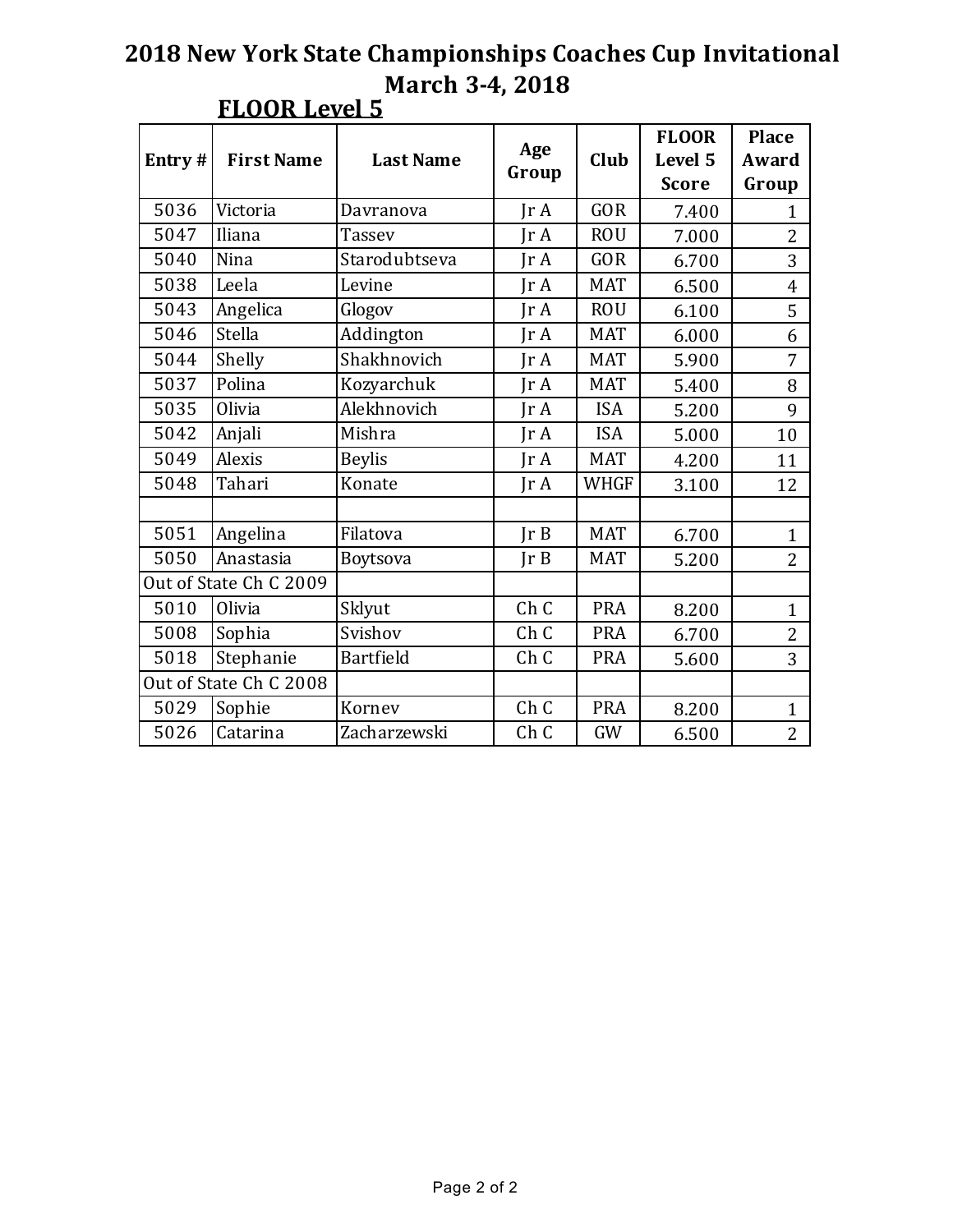|           |                       |                  |       |            | <b>HOOP</b>  | <b>Place</b>   |
|-----------|-----------------------|------------------|-------|------------|--------------|----------------|
| Entry#    | <b>First Name</b>     | <b>Last Name</b> | Age   | Club       | Level 5      | Award          |
|           |                       |                  | Group |            | <b>Score</b> | Group          |
| 5002      | Louisa                | Konnik           | ChB   | <b>DYN</b> | 8.900        | $\mathbf{1}$   |
| 5003      | Emma                  | Margolin         | ChB   | <b>DYN</b> | 7.700        | $\overline{2}$ |
| 5001      | Ariana                | Akatev           | ChB   | <b>DYN</b> | 7.100        | 3              |
| 5004      | Sophia                | Uchytel          | ChB   | <b>ISA</b> | 7.000        | $\overline{4}$ |
| Ch C 2009 |                       |                  |       |            |              |                |
| 5011      | Aleksia<br>Khilkevich |                  | Ch C  | <b>ISA</b> | 8.900        | $\mathbf{1}$   |
| 5009      | Daniella              | Gurevich         | Ch C  | <b>GOR</b> | 8.400        | 2              |
| 5016      | Nicole                | Zaripova         | Ch C  | <b>ISA</b> | 8.300        | 3              |
| 5005      | Christina             | Tatarchuk        | Ch C  | <b>ISA</b> | 7.800        | $\overline{4}$ |
| 5006      | Angela                | Bokun            | Ch C  | <b>ISA</b> | 6.400        | 5              |
| 5015      | Veronica              | Dovzhanyn        | Ch C  | <b>ISA</b> | 6.400        | 5              |
| 5017      | Dana                  | Gendel           | Ch C  | GOR        | 6.300        | 7              |
| 5014      | Adiya                 | Mukhitdinov      | Ch C  | <b>ROU</b> | 5.600        | 8              |
| 5012      | Ava                   | Farberova        | Ch C  | <b>MAT</b> | 5.500        | 9              |
| 5019      | Alina                 | Ajgirevich       | Ch C  | <b>GOR</b> | 5.300        | 10             |
| 5007      | Evelyn                | <b>Bokun</b>     | Ch C  | <b>ISA</b> | 5.100        | 11             |
| Ch C 2008 |                       |                  |       |            |              |                |
| 5030      | Julia                 | Evin             | Ch C  | <b>GOR</b> | 10.100       | $\mathbf{1}$   |
| 5024      | Alina                 | Isaeva           | Ch C  | <b>GOR</b> | 9.700        | $\overline{2}$ |
| 5020      | Julia                 | Tumakaeva        | Ch C  | <b>ISA</b> | 7.700        | 3              |
| 5023      | Sarah                 | Dudkin           | Ch C  | <b>ISA</b> | 7.300        | $\overline{4}$ |
| 5025      | Anita                 | Lior             | Ch C  | <b>MAT</b> | 7.100        | 5              |
| 5022      | Alesia                | Yurashkevich     | Ch C  | <b>ISA</b> | 7.000        | 6              |
| 5034      | Anjali                | Dasani           | Ch C  | <b>ROU</b> | 6.900        | 7              |
| 5021      | Maria                 | Yurashkevich     | Ch C  | <b>ISA</b> | 6.300        | 8              |
| 5032      | Katherine             | Kobichev         | Ch C  | <b>MAT</b> | 5.500        | 9              |
| 5027      | Taicia                | Kim              | Ch C  | <b>GOR</b> | 5.000        | 10             |
| 5033      | Alexa                 | Kerer            | Ch C  | <b>MAT</b> | 4.300        | 11             |
| 5028      | Julia                 | Lipkovich        | Ch C  | <b>GOR</b> | 3.700        | 12             |

#### **HOOP** Level 5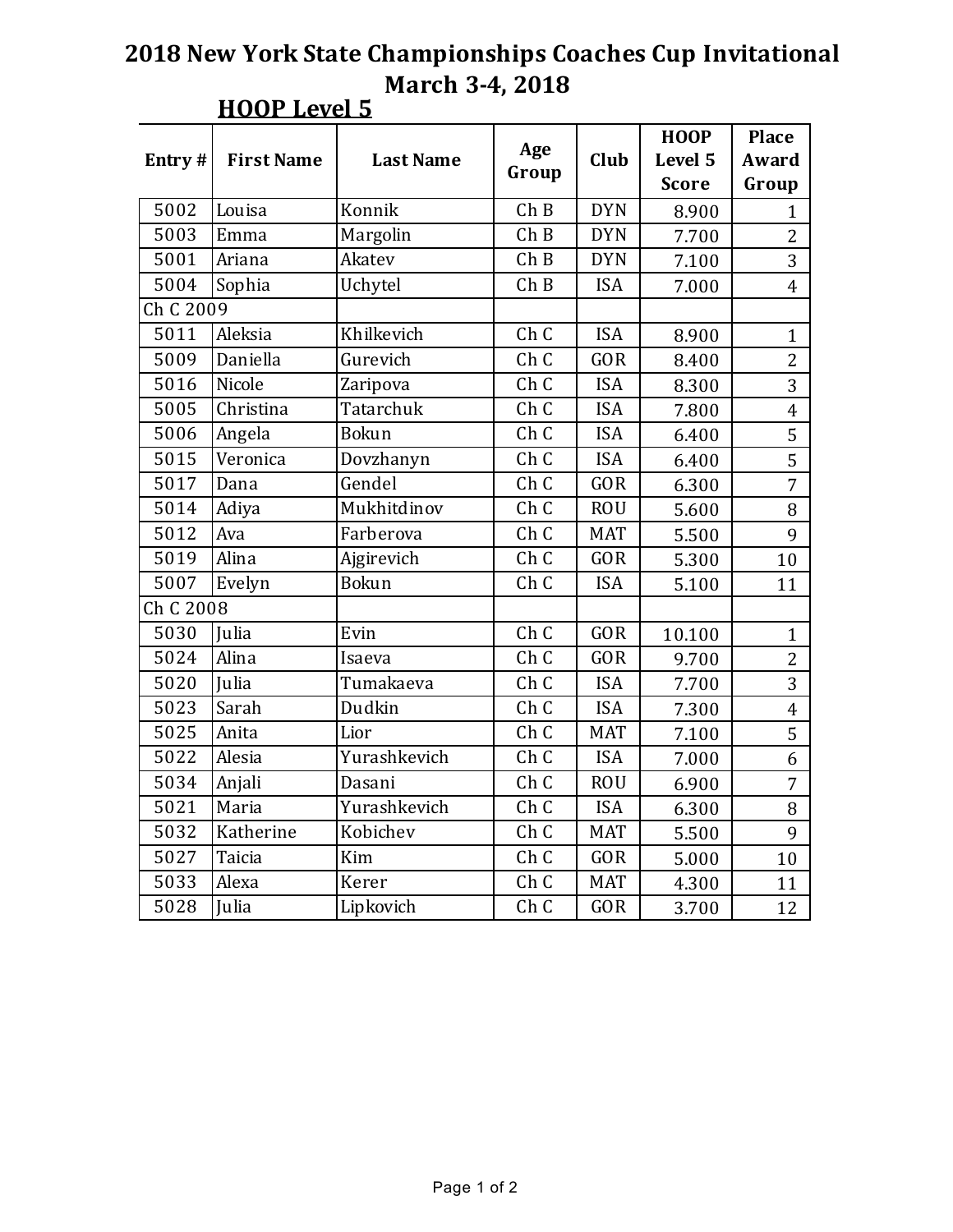| Entry# | <b>First Name</b>      | <b>Last Name</b> | Age<br>Group            | Club        | <b>HOOP</b><br>Level 5<br><b>Score</b> | <b>Place</b><br>Award<br>Group |
|--------|------------------------|------------------|-------------------------|-------------|----------------------------------------|--------------------------------|
| 5037   | Polina                 | Kozyarchuk       | $\text{Tr } \mathbf{A}$ | <b>MAT</b>  | 6.700                                  | $\mathbf{1}$                   |
| 5040   | Nina                   | Starodubtseva    | IrA                     | <b>GOR</b>  | 6.700                                  | $\mathbf{1}$                   |
| 5036   | Victoria               | Davranova        | $\text{Tr } \mathbf{A}$ | <b>GOR</b>  | 6.500                                  | 3                              |
| 5038   | Leela                  | Levine           | IrA                     | <b>MAT</b>  | 6.300                                  | $\overline{4}$                 |
| 5043   | Angelica               | Glogov           | IrA                     | <b>ROU</b>  | 6.100                                  | 5                              |
| 5042   | Anjali                 | Mishra           | IrA                     | <b>ISA</b>  | 6.000                                  | 6                              |
| 5046   | Stella                 | Addington        | IrA                     | <b>MAT</b>  | 5.400                                  | $\overline{7}$                 |
| 5047   | Iliana                 | <b>Tassev</b>    | IrA                     | <b>ROU</b>  | 5.200                                  | 8                              |
| 5044   | Shelly                 | Shakhnovich      | JrA                     | <b>MAT</b>  | 5.000                                  | 9                              |
| 5035   | Olivia                 | Alekhnovich      | JrA                     | <b>ISA</b>  | 4.800                                  | 10                             |
| 5049   | Alexis                 | <b>Beylis</b>    | Ir A                    | <b>MAT</b>  | 4.000                                  | 11                             |
| 5048   | Tahari                 | Konate           | IrA                     | <b>WHGF</b> | 3.700                                  | 12                             |
|        |                        |                  |                         |             |                                        |                                |
| 5051   | Angelina               | Filatova         | Ir B                    | <b>MAT</b>  | 6.100                                  | $\mathbf{1}$                   |
| 5050   | Anastasia              | Boytsova         | Ir B                    | <b>MAT</b>  | 5.900                                  | $\overline{2}$                 |
|        | Out of State Ch C 2009 |                  |                         |             |                                        |                                |
| 5010   | Olivia                 | Sklyut           | Ch C                    | <b>PRA</b>  | 9.200                                  | $\mathbf{1}$                   |
| 5008   | Sophia                 | Svishov          | Ch C                    | <b>PRA</b>  | 7.500                                  | 2                              |
| 5018   | Stephanie              | Bartfield        | Ch C                    | <b>PRA</b>  | 5.800                                  | 3                              |
|        | Out of State Ch C 2008 |                  |                         |             |                                        |                                |
| 5029   | Sophie                 | Kornev           | Ch C                    | <b>PRA</b>  | 7.100                                  | $\mathbf{1}$                   |
| 5026   | Catarina               | Zacharzewski     | Ch C                    | GW          | 4.800                                  | $\overline{2}$                 |

## **HOOP** Level 5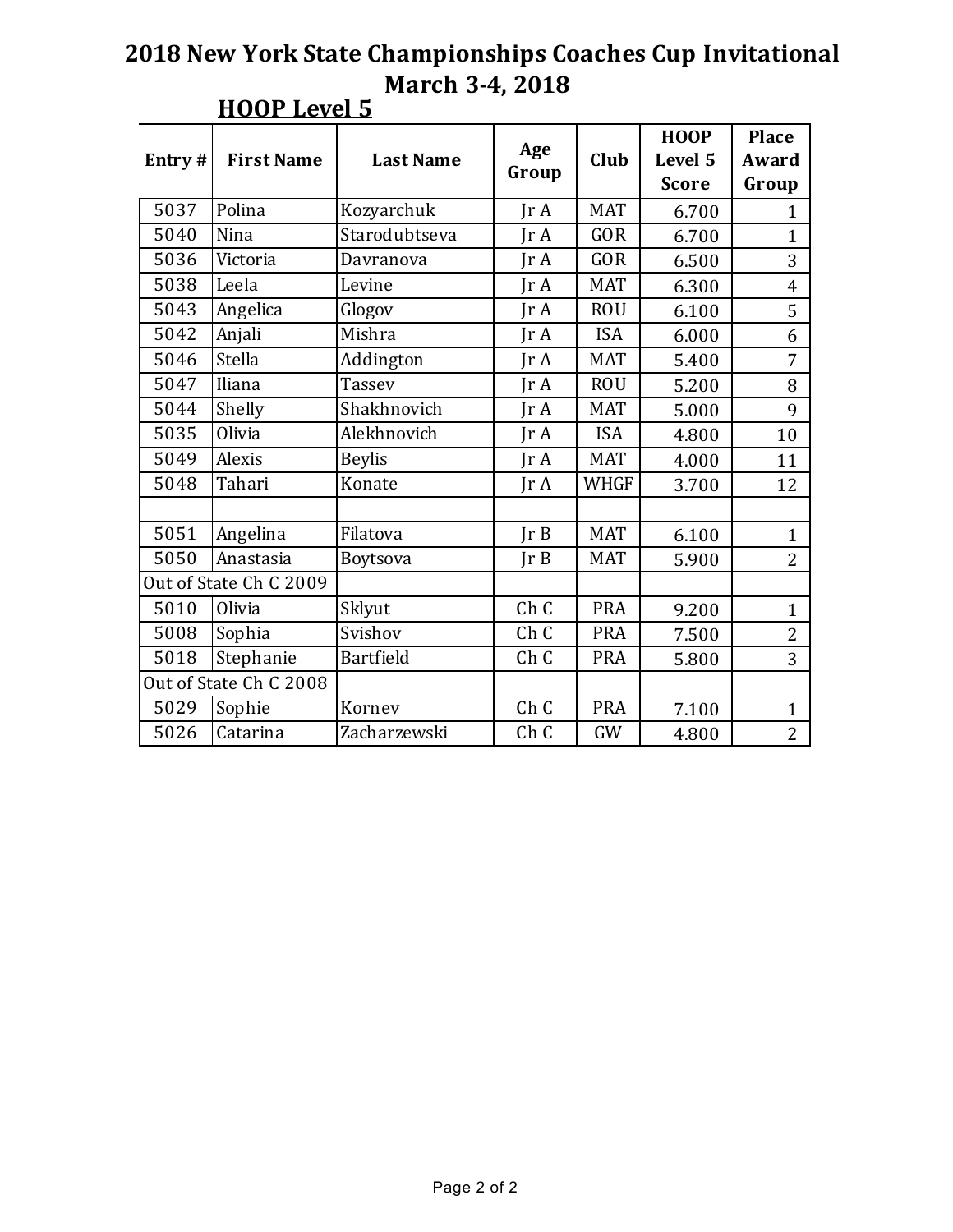| Entry#    | <b>First Name</b> | <b>Last Name</b> | Age<br>Group | Club       | <b>BALL</b><br>Level 5 | <b>Place</b><br>Award |
|-----------|-------------------|------------------|--------------|------------|------------------------|-----------------------|
|           |                   |                  |              |            | <b>Score</b>           | Group                 |
| 5002      | Louisa            | Konnik           | ChB          | <b>DYN</b> | 6.600                  | $\mathbf{1}$          |
| 5001      | Ariana            | Akatev           | ChB          | <b>DYN</b> | 6.200                  | 2                     |
| 5003      | Emma              | Margolin         | ChB          | <b>DYN</b> | 5.900                  | 3                     |
| 5004      | Sophia            | Uchytel          | ChB          | <b>ISA</b> | 5.900                  | 3                     |
| Ch C 2009 |                   |                  |              |            |                        |                       |
| 5016      | Nicole            | Zaripova         | Ch C         | <b>ISA</b> | 7.700                  | $\mathbf{1}$          |
| 5009      | Daniella          | Gurevich         | Ch C         | <b>GOR</b> | 7.600                  | $\overline{2}$        |
| 5015      | Veronica          | Dovzhanyn        | Ch C         | <b>ISA</b> | 7.400                  | 3                     |
| 5011      | Aleksia           | Khilkevich       | Ch C         | <b>ISA</b> | 5.800                  | $\overline{4}$        |
| 5017      | Dana              | Gendel           | Ch C         | <b>GOR</b> | 5.200                  | 5                     |
| 5005      | Christina         | Tatarchuk        | Ch C         | <b>ISA</b> | 4.600                  | 6                     |
| 5012      | Ava               | Farberova        | Ch C         | <b>MAT</b> | 4.600                  | 6                     |
| 5006      | Angela            | <b>Bokun</b>     | Ch C         | <b>ISA</b> | 4.200                  | 8                     |
| 5007      | Evelyn            | Bokun            | Ch C         | <b>ISA</b> | 3.400                  | 9                     |
| 5019      | Alina             | Ajgirevich       | Ch C         | GOR        | 3.300                  | 10                    |
| 5014      | Adiya             | Mukhitdinov      | Ch C         | <b>ROU</b> | 3.200                  | 11                    |
| Ch C 2008 |                   |                  |              |            |                        |                       |
| 5024      | Alina             | Isaeva           | Ch C         | GOR        | 10.200                 | $\mathbf{1}$          |
| 5027      | Taicia            | Kim              | Ch C         | <b>GOR</b> | 8.400                  | $\overline{2}$        |
| 5023      | Sarah             | Dudkin           | Ch C         | <b>ISA</b> | 7.300                  | 3                     |
| 5030      | Julia             | Evin             | Ch C         | GOR        | 7.200                  | $\overline{4}$        |
| 5022      | Alesia            | Yurashkevich     | Ch C         | <b>ISA</b> | 6.100                  | 5                     |
| 5034      | Anjali            | Dasani           | Ch C         | <b>ROU</b> | 6.000                  | 6                     |
| 5021      | Maria             | Yurashkevich     | Ch C         | <b>ISA</b> | 5.800                  | 7                     |
| 5028      | Julia             | Lipkovich        | Ch C         | GOR        | 5.800                  | $\overline{7}$        |
| 5020      | Julia             | Tumakaeva        | Ch C         | <b>ISA</b> | 5.400                  | 9                     |
| 5025      | Anita             | Lior             | Ch C         | <b>MAT</b> | 5.000                  | 10                    |
| 5032      | Katherine         | Kobichev         | Ch C         | <b>MAT</b> | 4.800                  | 11                    |
| 5033      | Alexa             | Kerer            | Ch C         | <b>MAT</b> | 4.800                  | 11                    |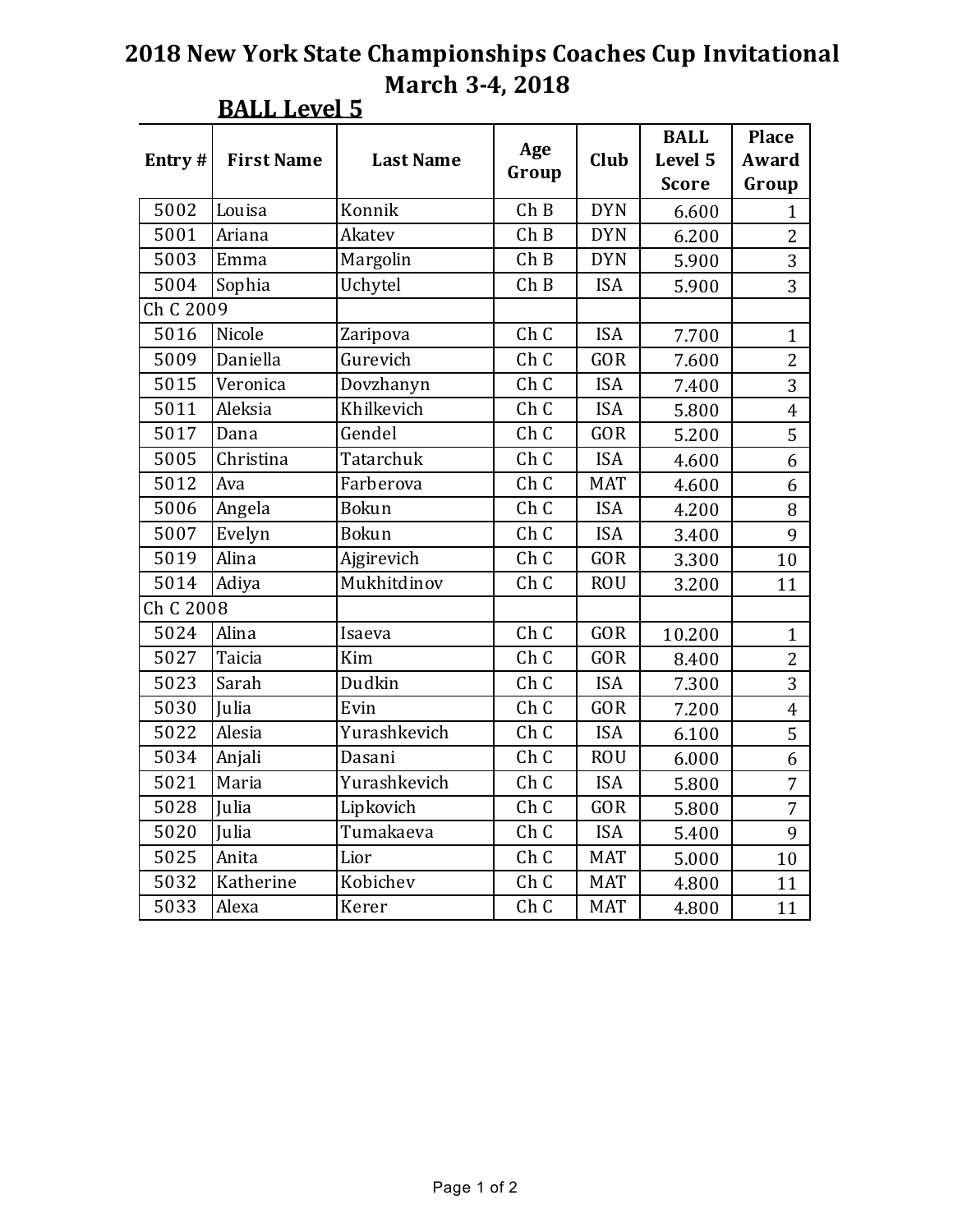| Entry# | <b>First Name</b>      | <b>Last Name</b> | Age<br>Group  | Club        | <b>BALL</b><br>Level 5<br><b>Score</b> | <b>Place</b><br>Award<br>Group |
|--------|------------------------|------------------|---------------|-------------|----------------------------------------|--------------------------------|
| 5036   | Victoria               | Davranova        | IrA           | <b>GOR</b>  | 8.600                                  | $\mathbf{1}$                   |
| 5044   | Shelly                 | Shakhnovich      | IrA           | <b>MAT</b>  | 8.100                                  | $\overline{2}$                 |
| 5040   | Nina                   | Starodubtseva    | Ir A          | <b>GOR</b>  | 7.400                                  | 3                              |
| 5047   | Iliana                 | <b>Tassev</b>    | IrA           | <b>ROU</b>  | 7.200                                  | $\overline{4}$                 |
| 5046   | Stella                 | Addington        | IrA           | <b>MAT</b>  | 5.400                                  | 5                              |
| 5043   | Angelica               | Glogov           | IrA           | <b>ROU</b>  | 5.200                                  | 6                              |
| 5038   | Leela                  | Levine           | IrA           | <b>MAT</b>  | 4.700                                  | $\overline{7}$                 |
| 5042   | Anjali                 | Mishra           | IrA           | <b>ISA</b>  | 4.600                                  | 8                              |
| 5037   | Polina                 | Kozyarchuk       | JrA           | <b>MAT</b>  | 4.300                                  | 9                              |
| 5049   | Alexis                 | <b>Beylis</b>    | IrA           | <b>MAT</b>  | 4.100                                  | 10                             |
| 5035   | Olivia                 | Alekhnovich      | $\text{Tr }A$ | <b>ISA</b>  | 4.000                                  | 11                             |
| 5048   | Tahari                 | Konate           | IrA           | <b>WHGF</b> | 4.000                                  | 11                             |
|        |                        |                  |               |             |                                        |                                |
| 5051   | Angelina               | Filatova         | Ir B          | <b>MAT</b>  | 6.900                                  | $\mathbf{1}$                   |
| 5050   | Anastasia              | Boytsova         | Ir B          | <b>MAT</b>  | 4.800                                  | $\overline{2}$                 |
|        | Out of State Ch C 2009 |                  |               |             |                                        |                                |
| 5010   | Olivia                 | Sklyut           | Ch C          | <b>PRA</b>  | 8.600                                  | $\mathbf{1}$                   |
| 5018   | Stephanie              | Bartfield        | Ch C          | <b>PRA</b>  | 6.100                                  | $\overline{2}$                 |
| 5008   | Sophia                 | Svishov          | Ch C          | <b>PRA</b>  | 5.700                                  | 3                              |
|        | Out of State Ch C 2008 |                  |               |             |                                        |                                |
| 5029   | Sophie                 | Kornev           | Ch C          | <b>PRA</b>  | 7.200                                  | $\mathbf{1}$                   |
| 5026   | Catarina               | Zacharzewski     | Ch C          | GW          | 7.100                                  | $\overline{2}$                 |

### **BALL Level 5**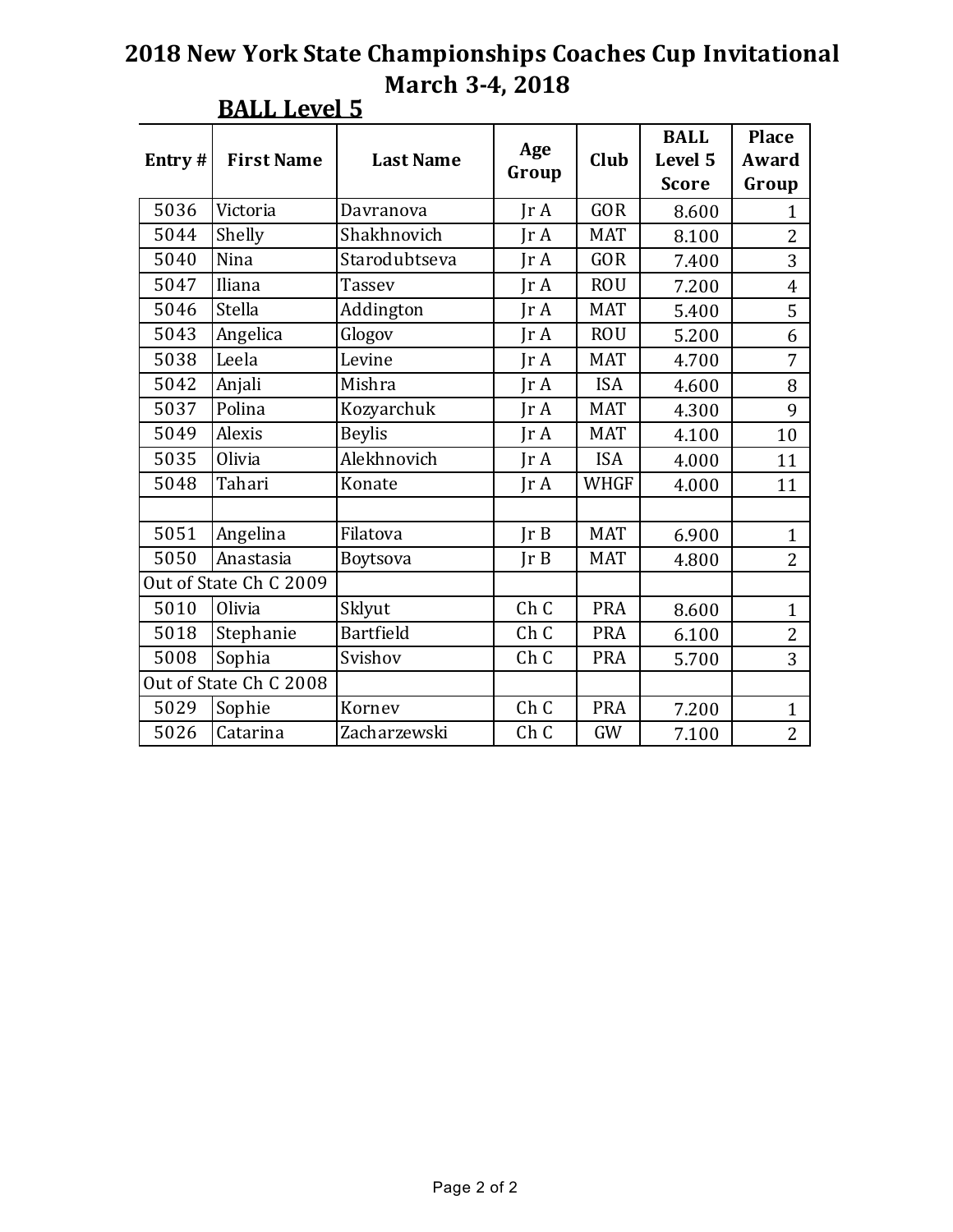| Entry#    | <b>First Name</b> | <b>Last Name</b> | Age<br>Group       | Club       | <b>CLUBS</b><br>Level 5<br><b>Score</b> | <b>Place</b><br>Award<br>Group |
|-----------|-------------------|------------------|--------------------|------------|-----------------------------------------|--------------------------------|
| 5003      | Emma              | Margolin         | ChB                | <b>DYN</b> | 6.900                                   | $\mathbf{1}$                   |
| 5002      | Louisa            | Konnik           | $\overline{C}$ h B | <b>DYN</b> | 6.600                                   | $\overline{2}$                 |
| 5001      | Ariana            | Akatev           | ChB                | <b>DYN</b> | 6.400                                   | 3                              |
| 5004      | Sophia            | Uchytel          | ChB                | <b>ISA</b> | 5.400                                   | $\overline{4}$                 |
| Ch C 2009 |                   |                  |                    |            |                                         |                                |
| 5016      | Nicole            | Zaripova         | Ch C               | <b>ISA</b> | 8.600                                   | $\mathbf{1}$                   |
| 5011      | Aleksia           | Khilkevich       | Ch C               | <b>ISA</b> | 8.200                                   | $\overline{2}$                 |
| 5009      | Daniella          | Gurevich         | Ch C               | GOR        | 7.800                                   | 3                              |
| 5015      | Veronica          | Dovzhanyn        | Ch C               | <b>ISA</b> | 7.100                                   | $\overline{4}$                 |
| 5005      | Christina         | Tatarchuk        | Ch C               | <b>ISA</b> | 7.000                                   | 5                              |
| 5017      | Dana              | Gendel           | Ch C               | GOR        | 6.700                                   | 6                              |
| 5007      | Evelyn            | <b>Bokun</b>     | Ch C               | <b>ISA</b> | 5.700                                   | $\overline{7}$                 |
| 5012      | Ava               | Farberova        | Ch C               | <b>MAT</b> | 5.200                                   | 8                              |
| 5014      | Adiya             | Mukhitdinov      | Ch C               | <b>ROU</b> | 4.000                                   | 9                              |
| 5006      | Angela            | <b>Bokun</b>     | Ch C               | <b>ISA</b> | 3.900                                   | 10                             |
| 5019      | Alina             | Ajgirevich       | Ch C               | GOR        | 3.200                                   | 11                             |
| Ch C 2008 |                   |                  |                    |            |                                         |                                |
| 5030      | Julia             | Evin             | Ch C               | <b>GOR</b> | 9.500                                   | $\mathbf{1}$                   |
| 5027      | Taicia            | Kim              | Ch C               | <b>GOR</b> | 9.100                                   | $\overline{2}$                 |
| 5024      | Alina             | Isaeva           | Ch C               | GOR        | 7.200                                   | 3                              |
| 5022      | Alesia            | Yurashkevich     | Ch C               | <b>ISA</b> | 6.800                                   | $\overline{4}$                 |
| 5020      | Julia             | Tumakaeva        | Ch C               | <b>ISA</b> | 6.100                                   | 5                              |
| 5021      | Maria             | Yurashkevich     | Ch C               | <b>ISA</b> | 5.900                                   | 6                              |
| 5023      | Sarah             | Dudkin           | Ch C               | <b>ISA</b> | 5.400                                   | 7                              |
| 5034      | Anjali            | Dasani           | Ch C               | <b>ROU</b> | 5.300                                   | 8                              |
| 5025      | Anita             | Lior             | Ch C               | <b>MAT</b> | 4.300                                   | 9                              |
| 5032      | Katherine         | Kobichev         | Ch C               | <b>MAT</b> | 4.300                                   | 9                              |
| 5033      | Alexa             | Kerer            | Ch C               | <b>MAT</b> | 3.700                                   | 11                             |
| 5028      | Julia             | Lipkovich        | Ch C               | GOR        | 3.400                                   | 12                             |

## **CLUBS Level 5**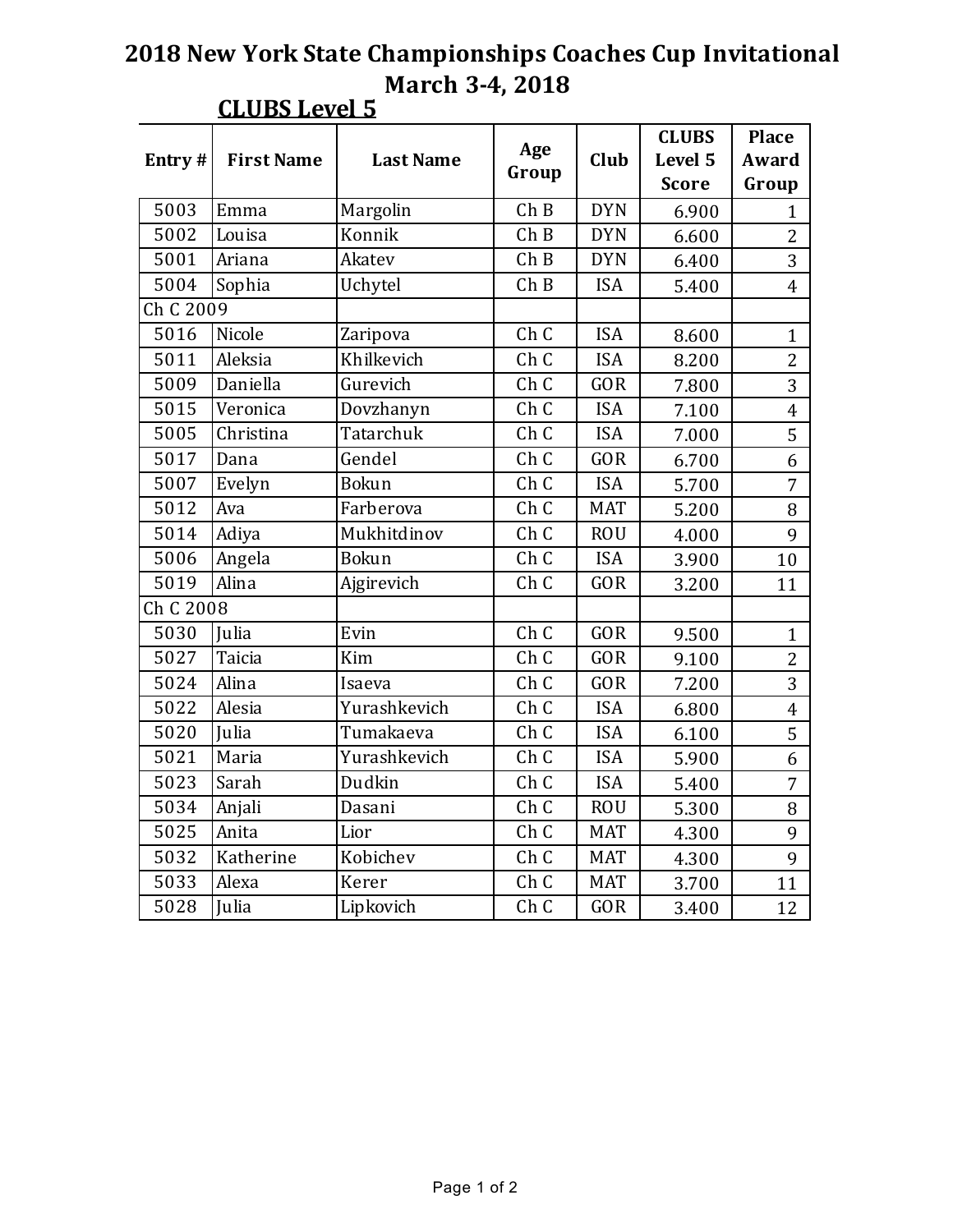| Entry# | <b>First Name</b>      | <b>Last Name</b> | Age<br>Group            | Club        | <b>CLUBS</b><br>Level 5<br><b>Score</b> | <b>Place</b><br>Award<br>Group |
|--------|------------------------|------------------|-------------------------|-------------|-----------------------------------------|--------------------------------|
| 5040   | <b>Nina</b>            | Starodubtseva    | $\text{Tr } \mathbf{A}$ | <b>GOR</b>  | 9.800                                   | $\mathbf{1}$                   |
| 5043   | Angelica               | Glogov           | IrA                     | <b>ROU</b>  | 6.900                                   | 2                              |
| 5036   | Victoria               | Davranova        | IrA                     | <b>GOR</b>  | 6.800                                   | 3                              |
| 5044   | Shelly                 | Shakhnovich      | IrA                     | <b>MAT</b>  | 6.600                                   | $\overline{4}$                 |
| 5035   | Olivia                 | Alekhnovich      | Ir A                    | <b>ISA</b>  | 5.800                                   | 5                              |
| 5047   | Iliana                 | <b>Tassev</b>    | IrA                     | <b>ROU</b>  | 5.700                                   | 6                              |
| 5042   | Anjali                 | Mishra           | IrA                     | <b>ISA</b>  | 5.500                                   | 7                              |
| 5038   | Leela                  | Levine           | IrA                     | <b>MAT</b>  | 5.100                                   | 8                              |
| 5037   | Polina                 | Kozyarchuk       | IrA                     | <b>MAT</b>  | 4.300                                   | 9                              |
| 5049   | Alexis                 | <b>Beylis</b>    | IrA                     | <b>MAT</b>  | 3.700                                   | 10                             |
| 5048   | Tahari                 | Konate           | IrA                     | <b>WHGF</b> | 3.600                                   | 11                             |
| 5046   | Stella                 | Addington        | $\text{Ir } A$          | <b>MAT</b>  | 3.100                                   | 12                             |
|        |                        |                  |                         |             |                                         |                                |
| 5051   | Angelina               | Filatova         | Ir B                    | <b>MAT</b>  | 6.300                                   | $\mathbf{1}$                   |
| 5050   | Anastasia              | Boytsova         | Ir B                    | <b>MAT</b>  | 5.200                                   | $\overline{2}$                 |
|        | Out of State Ch C 2009 |                  |                         |             |                                         |                                |
| 5010   | Olivia                 | Sklyut           | Ch C                    | <b>PRA</b>  | 9.300                                   | $\mathbf{1}$                   |
| 5008   | Sophia                 | Svishov          | Ch C                    | <b>PRA</b>  | 8.100                                   | 2                              |
| 5018   | Stephanie              | Bartfield        | Ch C                    | <b>PRA</b>  | 5.800                                   | 3                              |
|        | Out of State Ch C 2008 |                  |                         |             |                                         |                                |
| 5029   | Sophie                 | Kornev           | Ch C                    | <b>PRA</b>  | 7.400                                   | $\mathbf{1}$                   |
| 5026   | Catarina               | Zacharzewski     | Ch C                    | GW          | 5.800                                   | $\overline{2}$                 |

#### **CLUBS Level 5**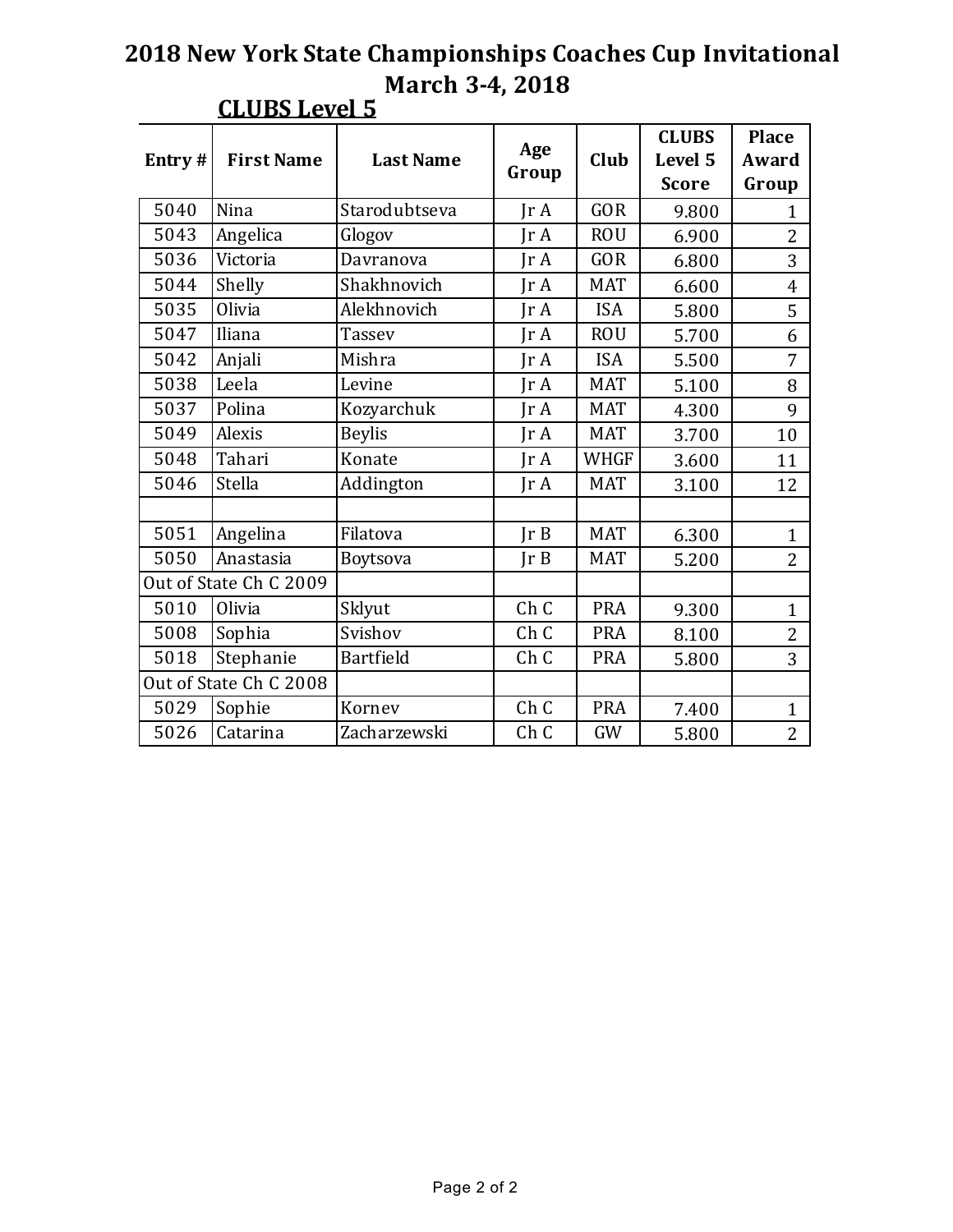# **All Around Level 5**

|           |                   |                  | Age   |            |       |        |             |              | All          | <b>Place</b>   |
|-----------|-------------------|------------------|-------|------------|-------|--------|-------------|--------------|--------------|----------------|
| Entry#    | <b>First Name</b> | <b>Last Name</b> | Group | Club       | Floor | Hoop   | <b>Ball</b> | <b>Clubs</b> | Around       | Award          |
|           |                   |                  |       |            |       |        |             |              | <b>Score</b> | Group          |
| 5002      | Louisa            | Konnik           | ChB   | <b>DYN</b> | 7.700 | 8.900  | 6.600       | 6.600        | 29.800       | 1              |
| 5003      | Emma              | Margolin         | ChB   | <b>DYN</b> | 7.200 | 7.700  | 5.900       | 6.900        | 27.700       | $\overline{2}$ |
| 5001      | Ariana            | Akatev           | ChB   | <b>DYN</b> | 6.900 | 7.100  | 6.200       | 6.400        | 26.600       | 3              |
| 5004      | Sophia            | Uchytel          | ChB   | <b>ISA</b> | 8.100 | 7.000  | 5.900       | 5.400        | 26.400       | $\overline{4}$ |
| Ch C 2009 |                   |                  |       |            |       |        |             |              |              |                |
| 5009      | Daniella          | Gurevich         | Ch C  | GOR        | 8.800 | 8.400  | 7.600       | 7.800        | 32.600       | $\mathbf{1}$   |
| 5016      | Nicole            | Zaripova         | Ch C  | <b>ISA</b> | 7.400 | 8.300  | 7.700       | 8.600        | 32.000       | 2              |
| 5011      | Aleksia           | Khilkevich       | Ch C  | <b>ISA</b> | 8.300 | 8.900  | 5.800       | 8.200        | 31.200       | 3              |
| 5015      | Veronica          | Dovzhanyn        | Ch C  | <b>ISA</b> | 7.300 | 6.400  | 7.400       | 7.100        | 28.200       | $\overline{4}$ |
| 5005      | Christina         | Tatarchuk        | Ch C  | <b>ISA</b> | 6.600 | 7.800  | 4.600       | 7.000        | 26.000       | 5              |
| 5017      | Dana              | Gendel           | Ch C  | GOR        | 6.000 | 6.300  | 5.200       | 6.700        | 24.200       | 6              |
| 5012      | Ava               | Farberova        | Ch C  | <b>MAT</b> | 6.800 | 5.500  | 4.600       | 5.200        | 22.100       | 7              |
| 5007      | Evelyn            | Bokun            | Ch C  | <b>ISA</b> | 5.300 | 5.100  | 3.400       | 5.700        | 19.500       | 8              |
| 5006      | Angela            | Bokun            | Ch C  | <b>ISA</b> | 4.600 | 6.400  | 4.200       | 3.900        | 19.100       | 9              |
| 5019      | Alina             | Ajgirevich       | Ch C  | GOR        | 5.200 | 5.300  | 3.300       | 3.200        | 17.000       | 10             |
| 5014      | Adiya             | Mukhitdinov      | Ch C  | <b>ROU</b> | 4.100 | 5.600  | 3.200       | 4.000        | 16.900       | 11             |
| Ch C 2008 |                   |                  |       |            |       |        |             |              |              |                |
| 5030      | Julia             | Evin             | Ch C  | GOR        | 8.700 | 10.100 | 7.200       | 9.500        | 35.500       | $\mathbf{1}$   |
| 5024      | Alina             | Isaeva           | Ch C  | GOR        | 8.100 | 9.700  | 10.200      | 7.200        | 35.200       | $\overline{2}$ |
| 5027      | Taicia            | Kim              | Ch C  | <b>GOR</b> | 8.300 | 5.000  | 8.400       | 9.100        | 30.800       | 3              |
| 5023      | Sarah             | Dudkin           | Ch C  | <b>ISA</b> | 6.300 | 7.300  | 7.300       | 5.400        | 26.300       | $\overline{4}$ |
| 5022      | Alesia            | Yurashkevich     | Ch C  | <b>ISA</b> | 6.000 | 7.000  | 6.100       | 6.800        | 25.900       | 5              |
| 5020      | Julia             | Tumakaeva        | Ch C  | <b>ISA</b> | 6.000 | 7.700  | 5.400       | 6.100        | 25.200       | 6              |
| 5021      | Maria             | Yurashkevich     | Ch C  | <b>ISA</b> | 6.100 | 6.300  | 5.800       | 5.900        | 24.100       | 7              |
| 5034      | Anjali            | Dasani           | Ch C  | <b>ROU</b> | 4.500 | 6.900  | 6.000       | 5.300        | 22.700       | $\, 8$         |
| 5025      | Anita             | Lior             | Ch C  | <b>MAT</b> | 5.700 | 7.100  | 5.000       | 4.300        | 22.100       | 9              |
| 5032      | Katherine         | Kobichev         | Ch C  | <b>MAT</b> | 5.500 | 5.500  | 4.800       | 4.300        | 20.100       | 10             |
| 5033      | Alexa             | Kerer            | Ch C  | <b>MAT</b> | 5.800 | 4.300  | 4.800       | 3.700        | 18.600       | 11             |
| 5028      | Julia             | Lipkovich        | Ch C  | GOR        | 5.600 | 3.700  | 5.800       | 3.400        | 18.500       | 12             |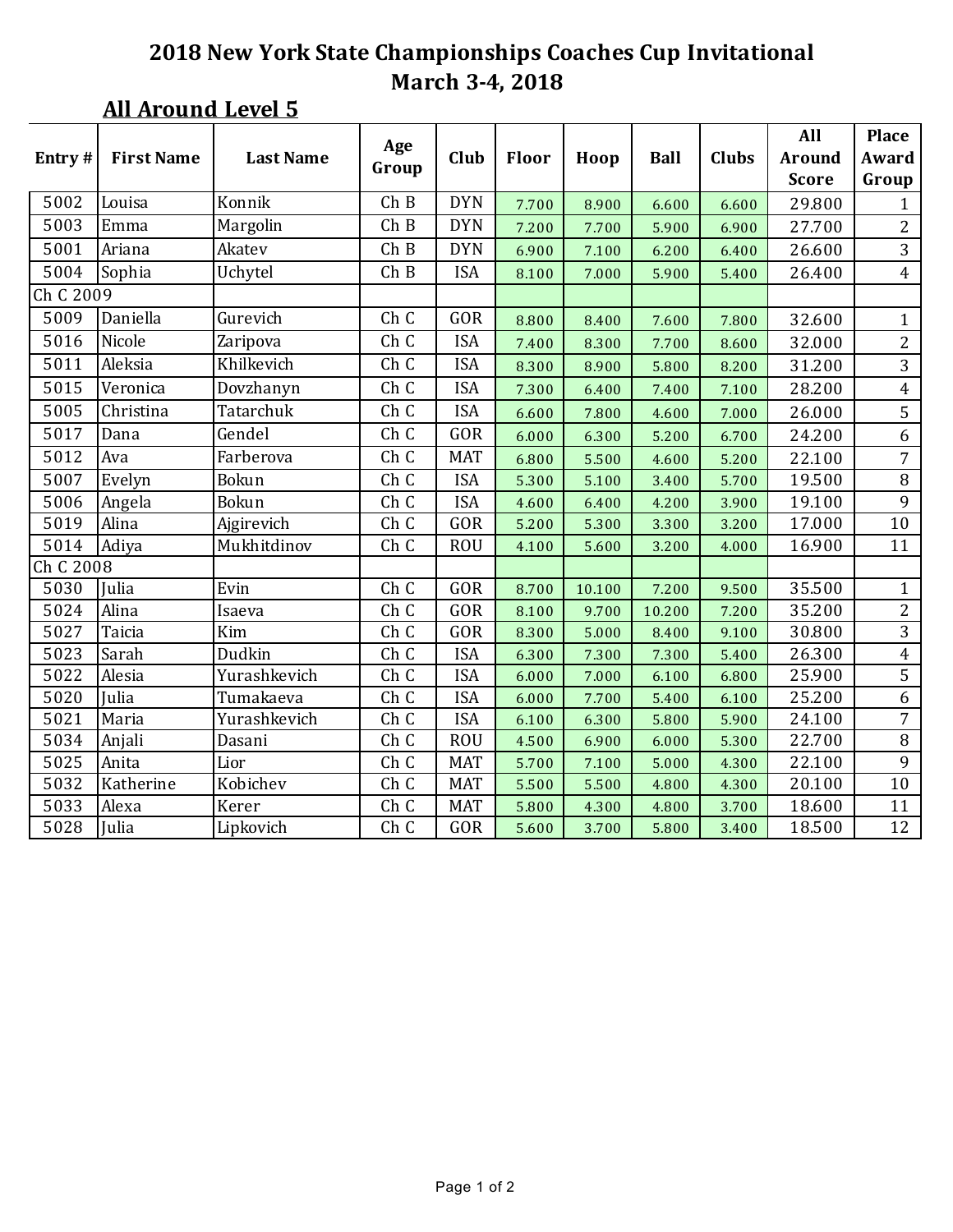## **All Around Level 5**

| Entry# | <b>First Name</b>      | <b>Last Name</b> | Age                     | Club       | Floor | Hoop  | <b>Ball</b> | <b>Clubs</b> | All<br><b>Around</b> | <b>Place</b><br>Award |
|--------|------------------------|------------------|-------------------------|------------|-------|-------|-------------|--------------|----------------------|-----------------------|
|        |                        |                  | Group                   |            |       |       |             |              | <b>Score</b>         | Group                 |
| 5040   | Nina                   | Starodubtseva    | $\text{Tr } \mathbf{A}$ | GOR        | 6.700 | 6.700 | 7.400       | 9.800        | 30.600               | $\mathbf{1}$          |
| 5036   | Victoria               | Davranova        | Jr A                    | GOR        | 7.400 | 6.500 | 8.600       | 6.800        | 29.300               | $\overline{2}$        |
| 5044   | Shelly                 | Shakhnovich      | $\text{Tr } \mathbf{A}$ | <b>MAT</b> | 5.900 | 5.000 | 8.100       | 6.600        | 25.600               | 3                     |
| 5047   | Iliana                 | Tassev           | IrA                     | <b>ROU</b> | 7.000 | 5.200 | 7.200       | 5.700        | 25.100               | $\overline{4}$        |
| 5043   | Angelica               | Glogov           | $\text{Tr } \mathbf{A}$ | <b>ROU</b> | 6.100 | 6.100 | 5.200       | 6.900        | 24.300               | 5                     |
| 5038   | Leela                  | Levine           | $\text{Tr } \mathbf{A}$ | <b>MAT</b> | 6.500 | 6.300 | 4.700       | 5.100        | 22.600               | 6                     |
| 5042   | Anjali                 | Mishra           | IrA                     | <b>ISA</b> | 5.000 | 6.000 | 4.600       | 5.500        | 21.100               | 7                     |
| 5037   | Polina                 | Kozyarchuk       | IrA                     | <b>MAT</b> | 5.400 | 6.700 | 4.300       | 4.300        | 20.700               | 8                     |
| 5046   | Stella                 | Addington        | Jr A                    | <b>MAT</b> | 6.000 | 5.400 | 5.400       | 3.100        | 19.900               | 9                     |
| 5035   | Olivia                 | Alekhnovich      | $\text{Tr }A$           | <b>ISA</b> | 5.200 | 4.800 | 4.000       | 5.800        | 19.800               | 10                    |
| 5049   | Alexis                 | <b>Beylis</b>    | $\text{Tr }A$           | <b>MAT</b> | 4.200 | 4.000 | 4.100       | 3.700        | 16.000               | 11                    |
| 5048   | Tahari                 | Konate           | $\text{Tr }A$           | WHGF       | 3.100 | 3.700 | 4.000       | 3.600        | 14.400               | 12                    |
|        |                        |                  |                         |            |       |       |             |              |                      |                       |
| 5051   | Angelina               | Filatova         | Ir B                    | <b>MAT</b> | 6.700 | 6.100 | 6.900       | 6.300        | 26.000               | $\mathbf{1}$          |
| 5050   | Anastasia              | <b>Boytsova</b>  | Ir B                    | <b>MAT</b> | 5.200 | 5.900 | 4.800       | 5.200        | 21.100               | $\overline{2}$        |
|        | Out of State Ch C 2009 |                  |                         |            |       |       |             |              |                      |                       |
| 5010   | Olivia                 | Sklyut           | Ch C                    | <b>PRA</b> | 8.200 | 9.200 | 8.600       | 9.300        | 35.300               | $\mathbf{1}$          |
| 5008   | Sophia                 | Svishov          | Ch C                    | <b>PRA</b> | 6.700 | 7.500 | 5.700       | 8.100        | 28.000               | $\overline{2}$        |
| 5018   | Stephanie              | <b>Bartfield</b> | Ch C                    | PRA        | 5.600 | 5.800 | 6.100       | 5.800        | 23.300               | $\overline{3}$        |
|        | Out of State Ch C 2008 |                  |                         |            |       |       |             |              |                      |                       |
| 5029   | Sophie                 | Kornev           | Ch C                    | <b>PRA</b> | 8.200 | 7.100 | 7.200       | 7.400        | 29.900               | $\mathbf{1}$          |
| 5026   | Catarina               | Zacharzewski     | Ch C                    | GW         | 6.500 | 4.800 | 7.100       | 5.800        | 24.200               | $\overline{2}$        |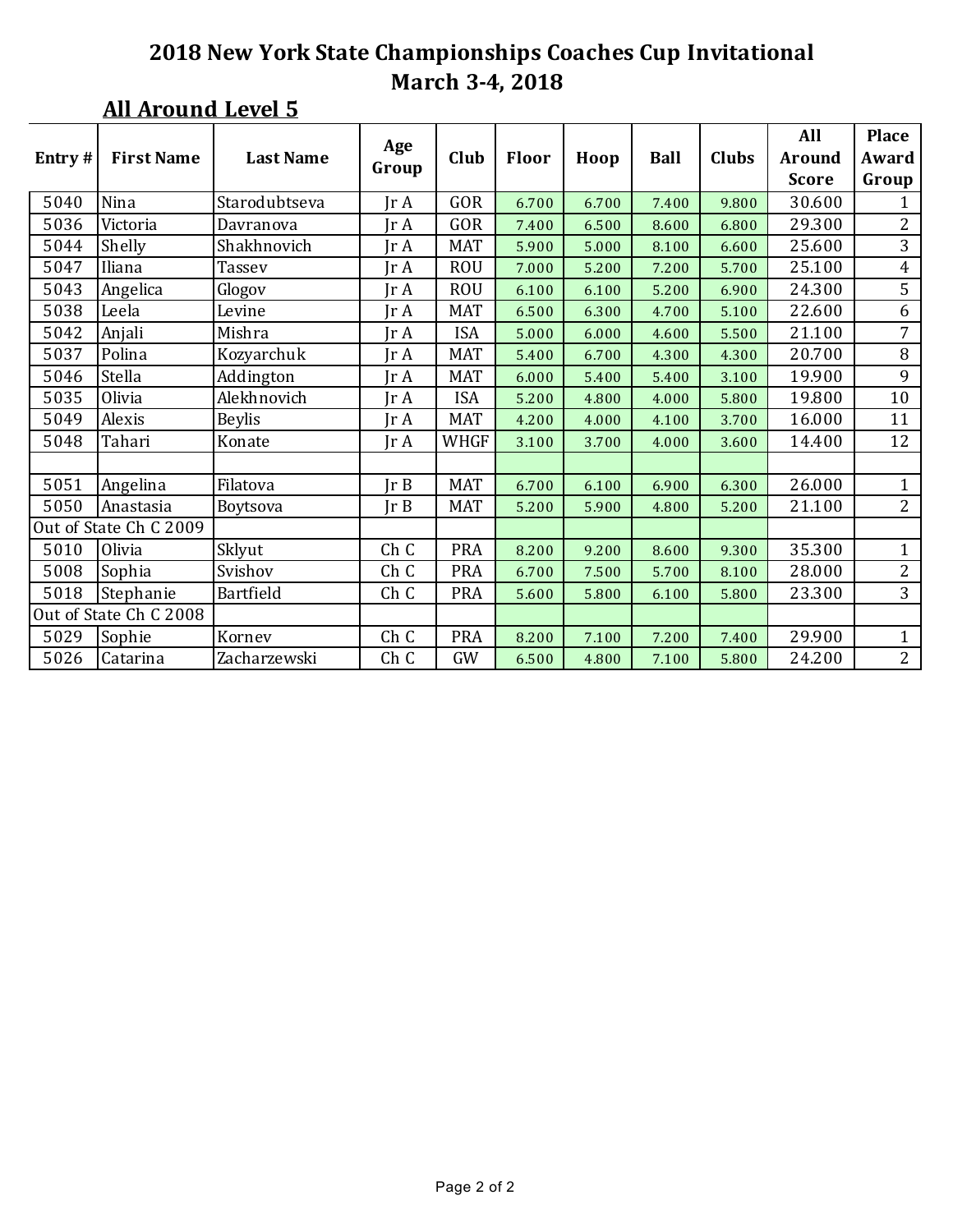|  | R | eı<br>r |
|--|---|---------|
|--|---|---------|

|           |                   |                  |       |             | <b>FLOOR</b> | <b>Place</b>   |
|-----------|-------------------|------------------|-------|-------------|--------------|----------------|
| Entry#    | <b>First Name</b> | <b>Last Name</b> | Age   | Club        | Level 6      | Award          |
|           |                   |                  | Group |             | <b>Score</b> | Group          |
| 6008      | Kyra              | Sidon            | Ch C  | <b>ISA</b>  | 11.000       | 1              |
| 6002      | Zlata             | Kogan            | Ch C  | <b>ISA</b>  | 10.400       | 2              |
| 6011      | Julia             | Kitter           | Ch C  | <b>DYN</b>  | 10.000       | 3              |
| 6009      | Michelle          | Bukachevskiy     | Ch C  | <b>ISA</b>  | 9.400        | $\overline{4}$ |
| 6007      | Ekaterina         | Gulin            | Ch C  | <b>ISA</b>  | 8.600        | 5              |
| 6004      | Chloe             | Gorohovsky       | Ch C  | <b>ISA</b>  | 8.100        | 6              |
| 6001      | Anastasia         | Dubinkina        | Ch C  | <b>ISA</b>  | 8.000        | 7              |
| 6005      | Maya              | Koukos           | Ch C  | <b>ISA</b>  | 6.700        | 8              |
| 6006      | Lydia             | Shorman          | Ch C  | <b>MAT</b>  | 6.500        | 9              |
| Jr A 2007 |                   |                  |       |             |              |                |
| 6028      | Alexandra         | Zarvovskaya      | Jr A  | <b>GOR</b>  | 9.800        | $\mathbf 1$    |
| 6019      | Sophia            | Piltser          | Jr A  | <b>ISA</b>  | 9.300        | $\overline{2}$ |
| 6023      | Elizabeth         | Ilyaich          | Jr A  | <b>ISA</b>  | 9.300        | $\overline{2}$ |
| 6012      | Milana            | Abayeva          | Jr A  | <b>ISA</b>  | 8.500        | $\overline{4}$ |
| 6029      | Victoria          | Shulman          | Jr A  | <b>ISA</b>  | 8.500        | 4              |
| 6022      | Sarah             | Kritikos         | Jr A  | <b>ISA</b>  | 7.800        | 6              |
| 6027      | Chloe             | <b>Netis</b>     | Jr A  | <b>MAT</b>  | 7.700        | 7              |
| 6016      | Michelle          | Belakh           | Jr A  | <b>ISA</b>  | 7.600        | 8              |
| 6026      | Sofia             | <b>Basilio</b>   | Jr A  | <b>ROU</b>  | 7.400        | 9              |
| 6025      | Anjali            | Ambooken         | Jr A  | <b>ISA</b>  | 7.300        | 10             |
| 6014      | Adrianna          | Matviiv          | Jr A  | <b>ISA</b>  | 7.000        | 11             |
| 6024      | Sorobonu          | Adilova          | Jr A  | <b>DYN</b>  | 7.000        | 11             |
| 6015      | Varvara           | Demarcuks        | Jr A  | <b>ISA</b>  | 6.800        | 13             |
| 6013      | Alexandra         | Morozova         | Jr A  | <b>MAT</b>  | 6.300        | 14             |
| 6030      | Gisela            | Yakubova         | Ir A  | <b>ISA</b>  | 6.200        | 15             |
| Jr A 2006 |                   |                  |       |             |              |                |
| 6031      | Sophia            | Martinez         | Jr A  | ISA         | 10.000       | 1              |
| 6037      | Kaitlyn           | Kao              | Ir A  | <b>ISA</b>  | 9.200        | $\overline{2}$ |
| 6034      | Emily             | Grinberg         | Jr A  | GOR         | 9.100        | 3              |
| 6036      | Mia               | Tsiporukha       | Jr A  | GOR         | 8.200        | 4              |
| 6035      | Ilana             | Podrobinok       | Jr A  | <b>ISA</b>  | 7.400        | 5              |
| 6038      | Lily              | Tobiyash         | Jr A  | MAT         | 6.600        | 6              |
|           |                   |                  |       |             |              |                |
| 6039      | Shailashree       | Sharma           | JrB   | <b>BRR</b>  | 4.200        | $\mathbf{1}$   |
|           |                   |                  |       |             |              |                |
| 6042      | Madison           | Valentin         | Sr    | WHGF        | 4.400        | $\mathbf{1}$   |
| 6040      | Asta              | Lowe             | Sr    | <b>WHGF</b> | 2.000        | $\overline{2}$ |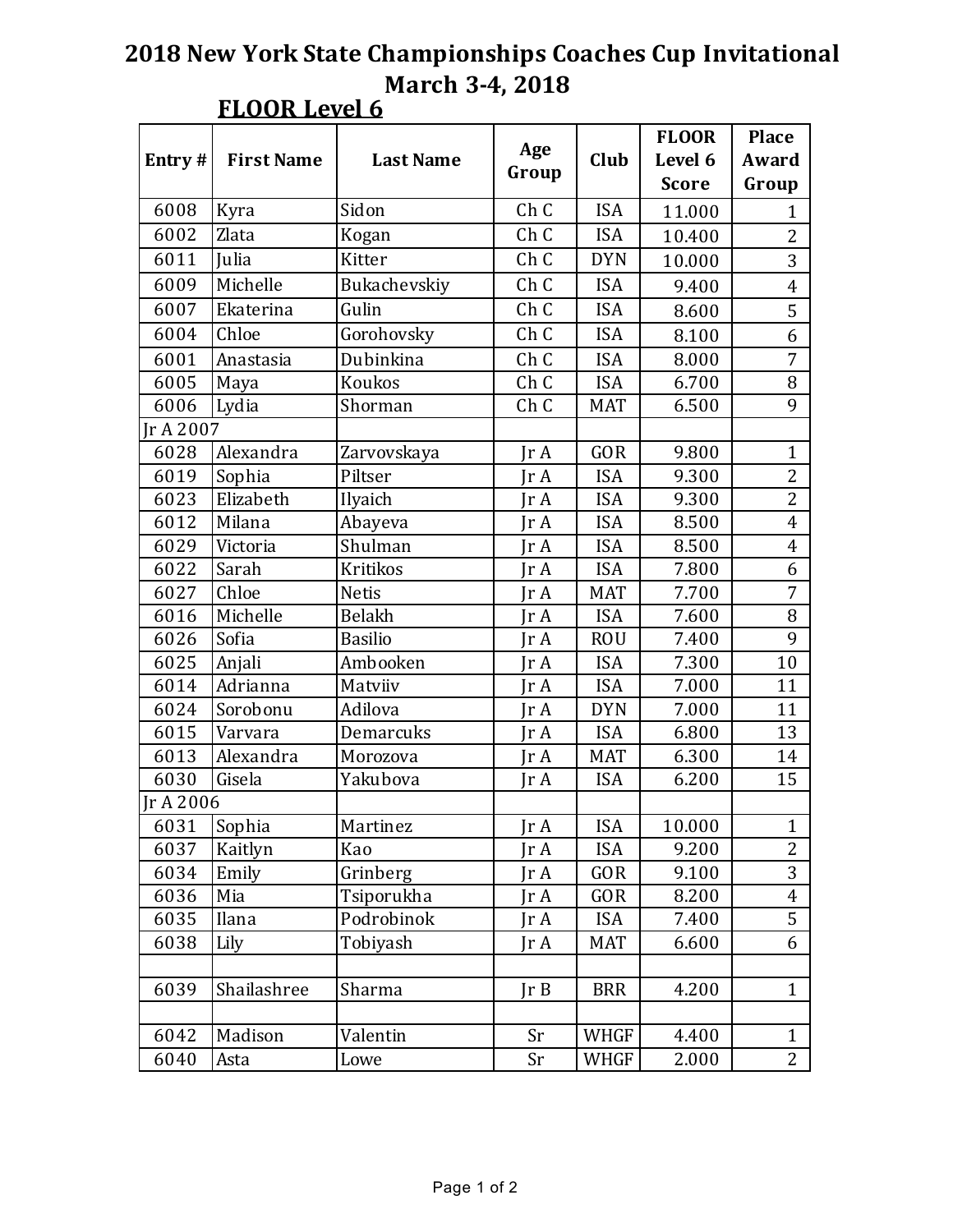| Entry $#$              | <b>First Name</b> | <b>Last Name</b> | Age<br>Group                 | Club       | <b>FLOOR</b><br>Level 6<br><b>Score</b> | <b>Place</b><br>Award<br>Group |
|------------------------|-------------------|------------------|------------------------------|------------|-----------------------------------------|--------------------------------|
| Out of State Ch C      |                   |                  |                              |            |                                         |                                |
| 6003                   | Veronica          | Kuznetsov        | Ch C                         | <b>GW</b>  | 9.000                                   | 1                              |
| Out of State Jr A 2007 |                   |                  |                              |            |                                         |                                |
| 6021                   | Victoria          | Vozvyshayeva     | Ir A                         | <b>CTR</b> | 9.400                                   | 1                              |
| 6017                   | Maya              | Goykhman         | Ir A                         | <b>PRA</b> | 8.000                                   | $\overline{2}$                 |
| 6018                   | Abigail           | Klimovich        | Ir A                         | <b>CTR</b> | 8.000                                   | $\overline{2}$                 |
| 6020                   | Huang             | Holly            | $\mathop{\rm Ir}\nolimits$ A | GW         | 7.200                                   | 4                              |
| Out of State Jr A 2006 |                   |                  |                              |            |                                         |                                |
| 6033                   | Sloan             | Tyler            | Jr A                         | <b>PRA</b> | 10.000                                  | 1                              |
| 6032                   | Kayla             | Souliyadeth      | Jr A                         | GW         | 8.100                                   | $\overline{2}$                 |

# **FLOOR Level 6**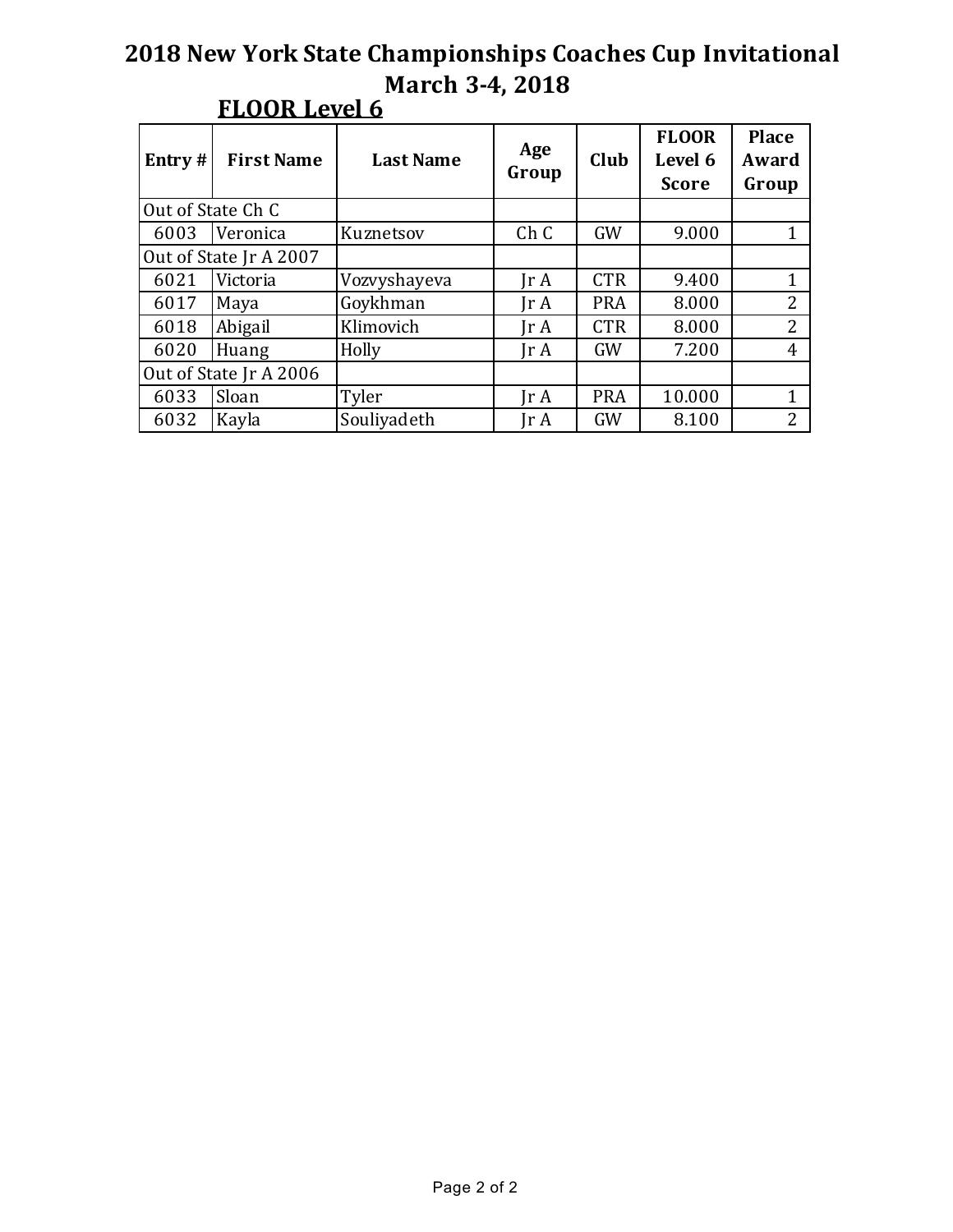**ROPE** Level 6

|           |                   |                  |               |            | <b>ROPE</b>  | <b>Place</b>   |
|-----------|-------------------|------------------|---------------|------------|--------------|----------------|
| Entry#    | <b>First Name</b> | <b>Last Name</b> | Age           | Club       | Level 6      | Award          |
|           |                   |                  | Group         |            | <b>Score</b> | Group          |
| 6008      | Kyra              | Sidon            | Ch C          | <b>ISA</b> | 10.100       | 1              |
| 6011      | Julia             | Kitter           | Ch C          | <b>DYN</b> | 9.600        | 2              |
| 6009      | Michelle          | Bukachevskiy     | Ch C          | <b>ISA</b> | 9.400        | 3              |
| 6002      | Zlata             | Kogan            | Ch C          | <b>ISA</b> | 8.400        | $\overline{4}$ |
| 6005      | Maya              | Koukos           | Ch C          | <b>ISA</b> | 6.800        | 5              |
| 6007      | Ekaterina         | Gulin            | Ch C          | <b>ISA</b> | 6.700        | 6              |
| 6004      | Chloe             | Gorohovsky       | Ch C          | <b>ISA</b> | 6.200        | 7              |
| 6001      | Anastasia         | Dubinkina        | Ch C          | <b>ISA</b> | 5.700        | 8              |
| 6006      | Lydia             | Shorman          | Ch C          | <b>MAT</b> | 5.400        | 9              |
| Jr A 2007 |                   |                  |               |            |              |                |
| 6028      | Alexandra         | Zarvovskaya      | Ir A          | <b>GOR</b> | 11.300       | $\mathbf{1}$   |
| 6012      | Milana            | Abayeva          | $\text{Tr }A$ | <b>ISA</b> | 9.300        | 2              |
| 6019      | Sophia            | Piltser          | Jr A          | <b>ISA</b> | 9.300        | $\overline{2}$ |
| 6023      | Elizabeth         | Ilyaich          | Jr A          | <b>ISA</b> | 9.200        | $\overline{4}$ |
| 6022      | Sarah             | <b>Kritikos</b>  | Jr A          | <b>ISA</b> | 8.200        | 5              |
| 6024      | Sorobonu          | Adilova          | $\text{Tr }A$ | <b>DYN</b> | 7.600        | 6              |
| 6016      | Michelle          | Belakh           | Jr A          | <b>ISA</b> | 7.300        | 7              |
| 6025      | Anjali            | Ambooken         | Jr A          | <b>ISA</b> | 7.100        | 8              |
| 6030      | Gisela            | Yakubova         | $\text{Tr }A$ | <b>ISA</b> | 7.100        | 8              |
| 6027      | Chloe             | <b>Netis</b>     | $\text{Tr }A$ | MAT        | 6.700        | 10             |
| 6029      | Victoria          | Shulman          | Jr A          | <b>ISA</b> | 6.400        | 11             |
| 6015      | Varvara           | Demarcuks        | Jr A          | <b>ISA</b> | 6.000        | 12             |
| 6013      | Alexandra         | Morozova         | $\text{Tr }A$ | <b>MAT</b> | 5.400        | 13             |
| 6026      | Sofia             | <b>Basilio</b>   | $\text{Tr }A$ | <b>ROU</b> | 5.000        | 14             |
| 6014      | Adrianna          | Matviiv          | $\text{Tr }A$ | <b>ISA</b> | 3.600        | 15             |
| Jr A 2006 |                   |                  |               |            |              |                |
| 6031      | Sophia            | Martinez         | Jr A          | ISA        | 10.100       | 1              |
| 6037      | Kaitlyn           | Kao              | Jr A          | <b>ISA</b> | 9.200        | $\overline{2}$ |
| 6034      | Emily             | Grinberg         | Jr A          | GOR        | 6.900        | 3              |
| 6036      | Mia               | Tsiporukha       | Jr A          | GOR        | 6.900        | 3              |
| 6035      | Ilana             | Podrobinok       | Jr A          | <b>ISA</b> | 5.400        | 5              |
| 6038      | Lily              | Tobiyash         | Jr A          | MAT        | 3.800        | 6              |
|           |                   |                  |               |            |              |                |
| 6039      | Shailashree       | Sharma           | JrB           | <b>BRR</b> | 6.000        | $\mathbf{1}$   |
|           |                   |                  |               |            |              |                |
| 6042      | Madison           | Valentin         | Sr            | WHGF       | 6.200        | $\mathbf{1}$   |
| 6040      | Asta              | Lowe             | Sr            | WHGF       | 4.100        | $\overline{2}$ |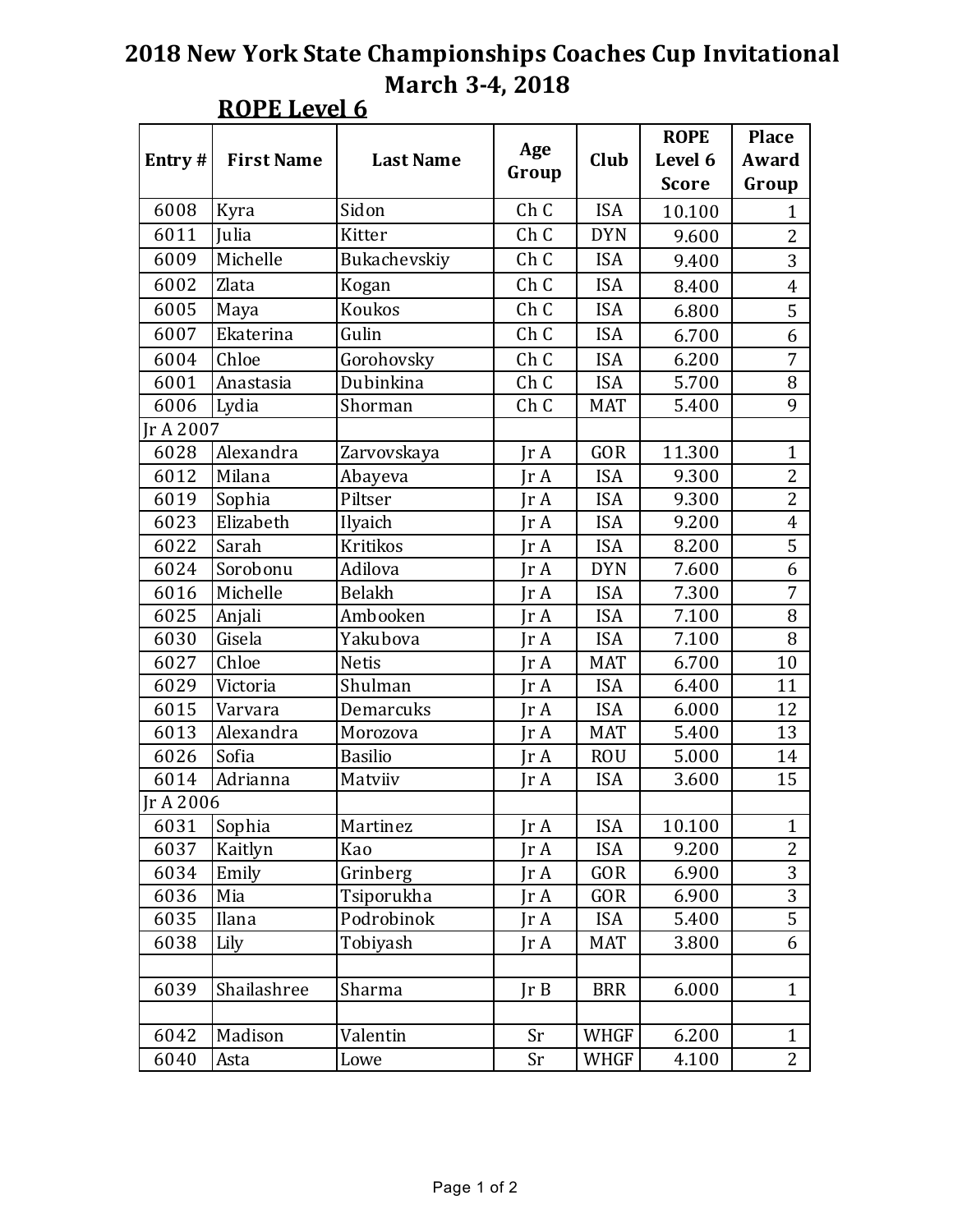| Entry $#$              | <b>First Name</b> | <b>Last Name</b> | Age<br>Group            | Club       | <b>ROPE</b><br>Level 6<br><b>Score</b> | <b>Place</b><br>Award<br>Group |
|------------------------|-------------------|------------------|-------------------------|------------|----------------------------------------|--------------------------------|
| Out of State Ch C      |                   |                  |                         |            |                                        |                                |
| 6003                   | Veronica          | Kuznetsov        | Ch C                    | <b>GW</b>  | 7.800                                  |                                |
| Out of State Jr A 2007 |                   |                  |                         |            |                                        |                                |
| 6018                   | Abigail           | Klimovich        | $\text{Tr } \mathbf{A}$ | <b>CTR</b> | 10.800                                 | 1                              |
| 6017                   | Maya              | Goykhman         | Jr A                    | <b>PRA</b> | 8.600                                  | $\overline{2}$                 |
| 6021                   | Victoria          | Vozvyshayeva     | Ir A                    | <b>CTR</b> | 7.800                                  | 3                              |
| 6020                   | Huang             | Holly            | Ir A                    | GW         | 7.300                                  | 4                              |
| Out of State Jr A 2006 |                   |                  |                         |            |                                        |                                |
| 6033                   | Sloan             | Tyler            | Ir A                    | <b>PRA</b> | 9.500                                  | 1                              |
| 6032                   | Kayla             | Souliyadeth      | Jr A                    | GW         | 7.600                                  | 2                              |

## **ROPE** Level 6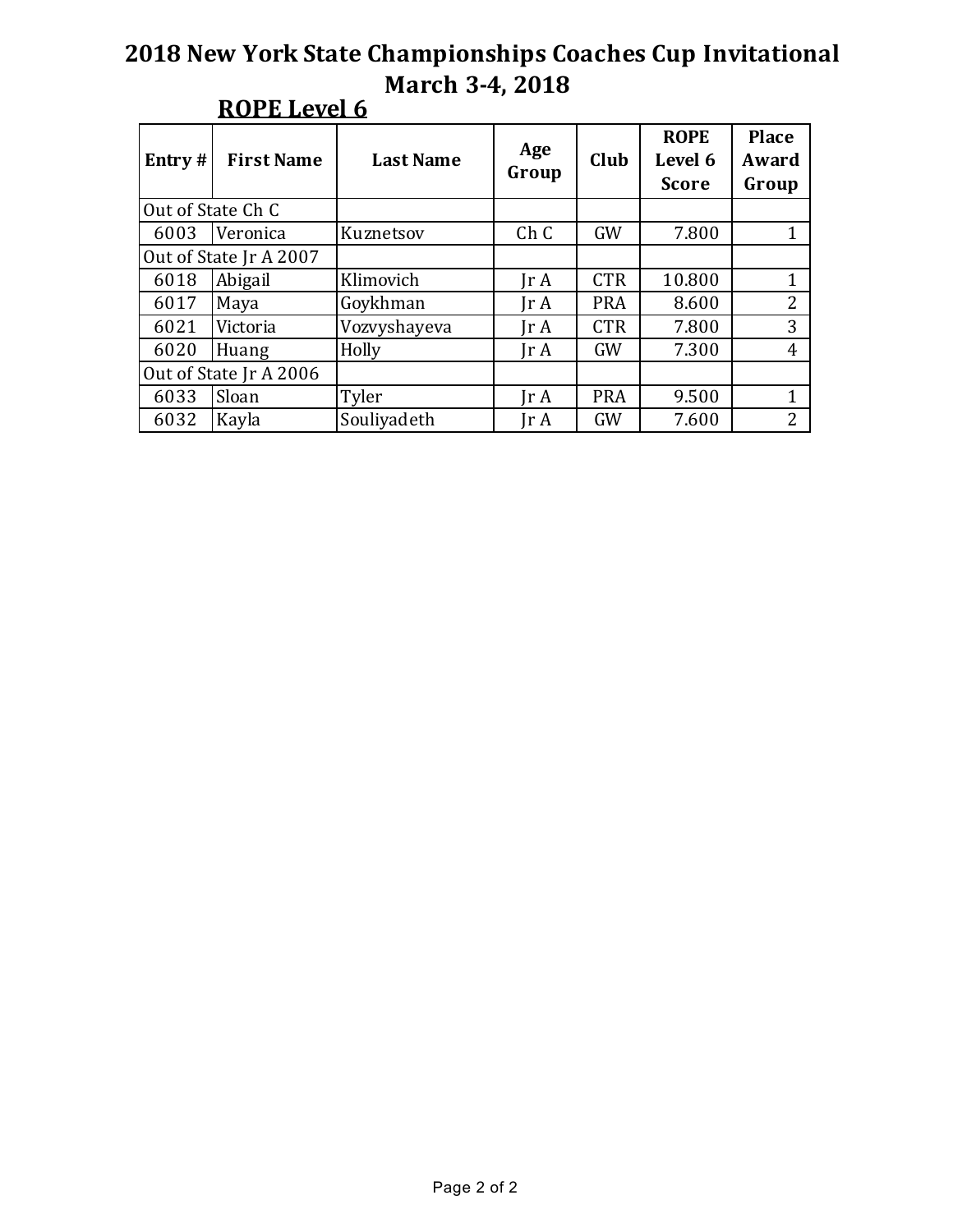|           |                   |                  |                         |             | <b>HOOP</b><br><b>Place</b><br>Level 6<br>Award |                |
|-----------|-------------------|------------------|-------------------------|-------------|-------------------------------------------------|----------------|
| Entry $#$ | <b>First Name</b> | <b>Last Name</b> | Age                     | Club        |                                                 |                |
|           |                   |                  | Group                   |             | <b>Score</b>                                    | Group          |
| 6008      | Kyra              | Sidon            | Ch <sub>C</sub>         | <b>ISA</b>  | 11.200                                          | 1              |
| 6002      | Zlata             | Kogan            | Ch C                    | <b>ISA</b>  | 9.600                                           | $\overline{2}$ |
| 6011      | Julia             | Kitter           | Ch C                    | <b>DYN</b>  | 9.600                                           | $\overline{2}$ |
| 6007      | Ekaterina         | Gulin            | Ch C                    | <b>ISA</b>  | 8.600                                           | $\overline{4}$ |
| 6009      | Michelle          | Bukachevskiy     | Ch C                    | <b>ISA</b>  | 8.600                                           | $\overline{4}$ |
| 6004      | Chloe             | Gorohovsky       | Ch C                    | <b>ISA</b>  | 7.700                                           | 6              |
| 6001      | Anastasia         | Dubinkina        | Ch C                    | <b>ISA</b>  | 6.800                                           | 7              |
| 6005      | Maya              | Koukos           | Ch C                    | <b>ISA</b>  | 5.600                                           | 8              |
| 6006      | Lydia             | Shorman          | Ch C                    | <b>MAT</b>  | 4.100                                           | 9              |
| Jr A 2007 |                   |                  |                         |             |                                                 |                |
| 6028      | Alexandra         | Zarvovskaya      | $\text{Tr } \mathbf{A}$ | <b>GOR</b>  | 10.300                                          | $\mathbf{1}$   |
| 6019      | Sophia            | Piltser          | JrA                     | <b>ISA</b>  | 9.500                                           | $\overline{2}$ |
| 6012      | Milana            | Abayeva          | $\text{Tr } \mathbf{A}$ | <b>ISA</b>  | 9.400                                           | 3              |
| 6029      | Victoria          | Shulman          | Ir A                    | <b>ISA</b>  | 8.200                                           | $\overline{4}$ |
| 6023      | Elizabeth         | Ilyaich          | JrA                     | <b>ISA</b>  | 8.100                                           | 5              |
| 6016      | Michelle          | Belakh           | $\text{Tr } \mathbf{A}$ | <b>ISA</b>  | 8.000                                           | 6              |
| 6027      | Chloe             | <b>Netis</b>     | $\text{Tr } \mathbf{A}$ | <b>MAT</b>  | 7.800                                           | 7              |
| 6025      | Anjali            | Ambooken         | $\text{Tr } \mathbf{A}$ | <b>ISA</b>  | 7.000                                           | 8              |
| 6030      | Gisela            | Yakubova         | $\text{Tr } \mathbf{A}$ | <b>ISA</b>  | 6.900                                           | 9              |
| 6022      | Sarah             | Kritikos         | $\text{Tr }A$           | <b>ISA</b>  | 6.800                                           | 10             |
| 6014      | Adrianna          | Matviiv          | JrA                     | <b>ISA</b>  | 6.400                                           | 11             |
| 6024      | Sorobonu          | Adilova          | $\text{Tr } \mathbf{A}$ | <b>DYN</b>  | 5.300                                           | 12             |
| 6026      | Sofia             | <b>Basilio</b>   | IrA                     | <b>ROU</b>  | 5.300                                           | 12             |
| 6015      | Varvara           | Demarcuks        | JrA                     | <b>ISA</b>  | 4.400                                           | 14             |
| 6013      | Alexandra         | Morozova         | JrA                     | <b>MAT</b>  | 3.700                                           | 15             |
| Jr A 2006 |                   |                  |                         |             |                                                 |                |
| 6031      | Sophia            | Martinez         | Jr A                    | <b>ISA</b>  | 11.200                                          | $\mathbf{1}$   |
| 6037      | Kaitlyn           | Kao              | JrA                     | <b>ISA</b>  | 9.000                                           | $\overline{2}$ |
| 6034      | Emily             | Grinberg         | JrA                     | GOR         | 8.300                                           | 3              |
| 6036      | Mia               | Tsiporukha       | IrA                     | GOR         | 7.700                                           | $\overline{4}$ |
| 6035      | Ilana             | Podrobinok       | JrA                     | <b>ISA</b>  | 4.400                                           | 5              |
| 6038      | Lily              | Tobiyash         | JrA                     | <b>MAT</b>  | 3.300                                           | 6              |
|           |                   |                  |                         |             |                                                 |                |
| 6039      | Shailashree       | Sharma           | JrB                     | <b>BRR</b>  | 6.000                                           | $\mathbf{1}$   |
|           |                   |                  |                         |             |                                                 |                |
| 6042      | Madison           | Valentin         | Sr                      | <b>WHGF</b> | 6.300                                           | $\mathbf{1}$   |
| 6040      | Asta              | Lowe             | Sr                      | <b>WHGF</b> | 3.100                                           | 2              |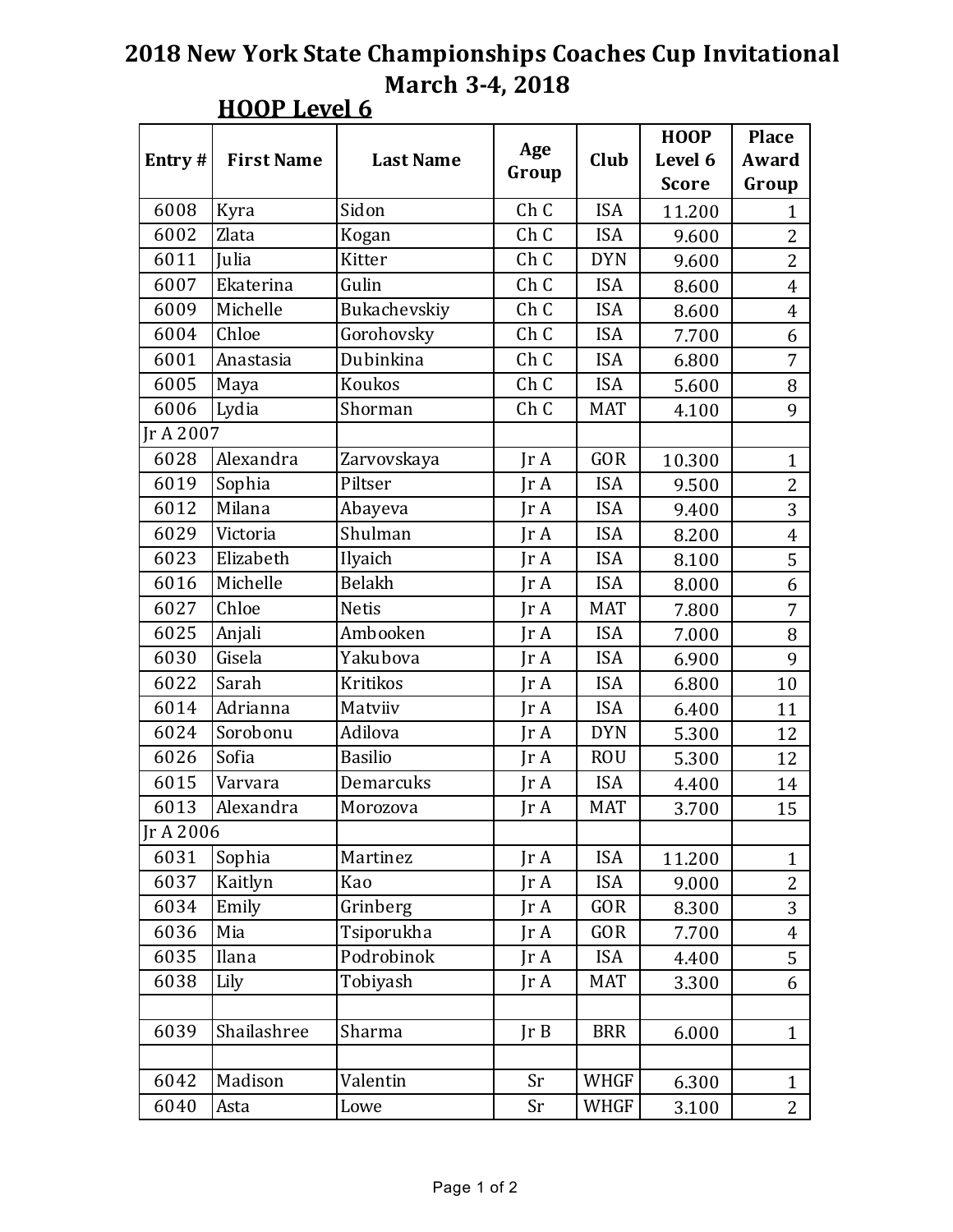| Entry $#$              | <b>First Name</b> | <b>Last Name</b>                   | Age<br>Group                 | Club       | <b>HOOP</b><br>Level 6<br><b>Score</b> | <b>Place</b><br>Award<br>Group |
|------------------------|-------------------|------------------------------------|------------------------------|------------|----------------------------------------|--------------------------------|
| Out of State Ch C      |                   |                                    |                              |            |                                        |                                |
| 6003                   | Veronica          | Ch <sub>C</sub><br>GW<br>Kuznetsov |                              | 7.000      | 1                                      |                                |
| Out of State Jr A 2007 |                   |                                    |                              |            |                                        |                                |
| 6018                   | Abigail           | Klimovich                          | $\text{Ir } A$               | <b>CTR</b> | 9.000                                  | 1                              |
| 6021                   | Victoria          | Vozvyshayeva                       | $\mathop{\rm Ir}\nolimits$ A | <b>CTR</b> | 8.800                                  | 2                              |
| 6017                   | Maya              | Goykhman                           | $\text{Ir } A$               | <b>PRA</b> | 7.900                                  | 3                              |
| 6020                   | Huang             | Holly                              | $\text{Tr } \mathbf{A}$      | GW         | 6.000                                  | 4                              |
| Out of State Jr A 2006 |                   |                                    |                              |            |                                        |                                |
| 6032                   | Kayla             | Souliyadeth                        | Ir A                         | GW         | 9.500                                  | 1                              |
| 6033                   | Sloan             | Tyler                              | Jr A                         | <b>PRA</b> | 9.200                                  | $\overline{2}$                 |

## **HOOP** Level 6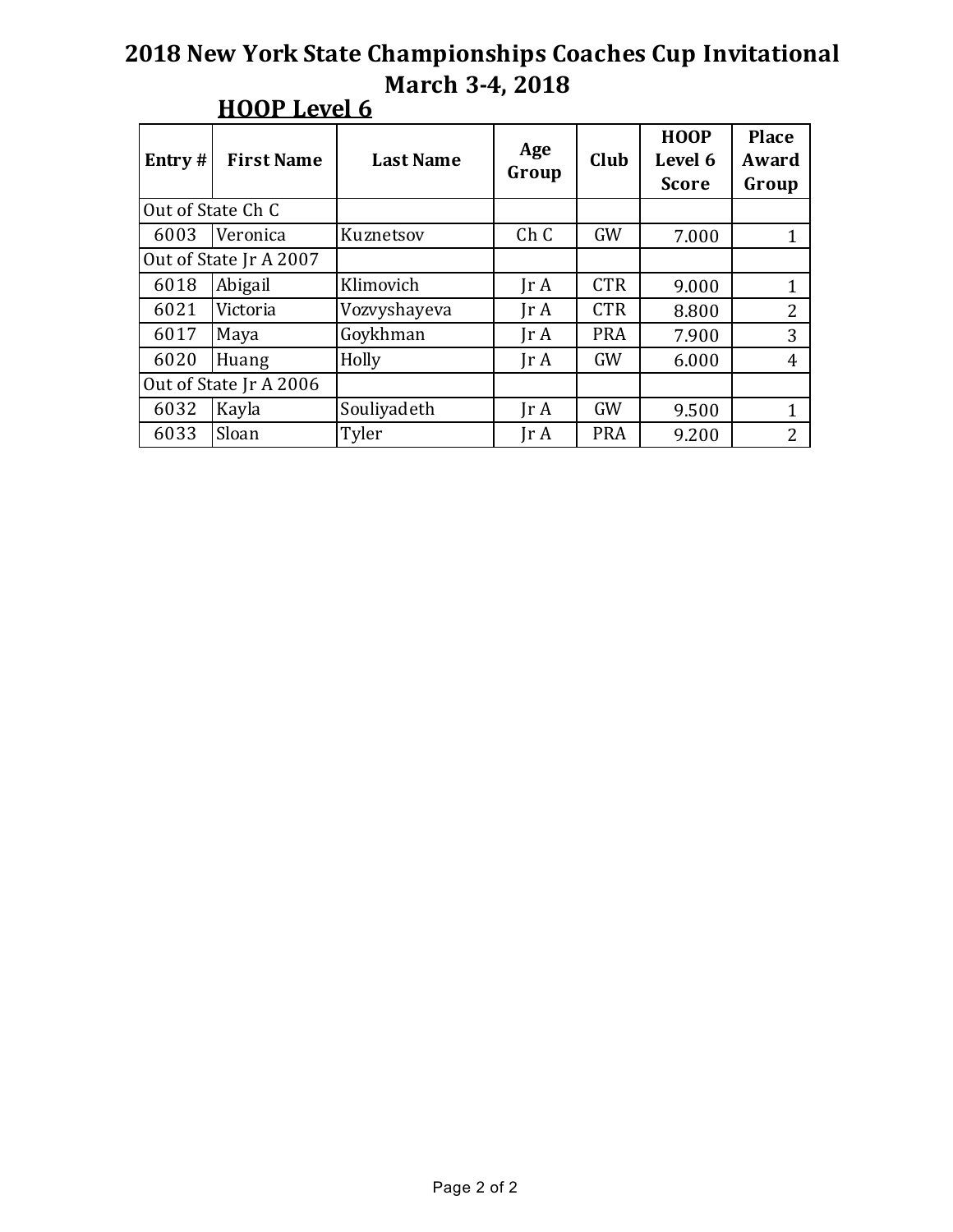| Entry#    | <b>First Name</b> | <b>Last Name</b> | Age   | Club        | <b>RIBBON</b><br>Level 6 | <b>Place</b><br>Award |
|-----------|-------------------|------------------|-------|-------------|--------------------------|-----------------------|
|           |                   |                  | Group |             | <b>Score</b>             | Group                 |
| 6002      | Zlata             | Kogan            | Ch C  | <b>ISA</b>  | 11.300                   | $\mathbf{1}$          |
| 6011      | Julia             | Kitter           | Ch C  | <b>DYN</b>  | 8.800                    | $\overline{2}$        |
| 6008      | Kyra              | Sidon            | Ch C  | <b>ISA</b>  | 8.700                    | 3                     |
| 6001      | Anastasia         | Dubinkina        | Ch C  | <b>ISA</b>  | 8.300                    | $\overline{4}$        |
| 6004      | Chloe             | Gorohovsky       | Ch C  | <b>ISA</b>  | 7.300                    | 5                     |
| 6007      | Ekaterina         | Gulin            | Ch C  | <b>ISA</b>  | 7.300                    | 5                     |
| 6009      | Michelle          | Bukachevskiy     | Ch C  | <b>ISA</b>  | 7.200                    | $\overline{7}$        |
| 6005      | Maya              | Koukos           | Ch C  | <b>ISA</b>  | 5.100                    | $\, 8$                |
| 6006      | Lydia             | Shorman          | Ch C  | <b>MAT</b>  | 4.200                    | 9                     |
| Ir A 2007 |                   |                  |       |             |                          |                       |
| 6012      | Milana            | Abayeva          | Jr A  | <b>ISA</b>  | 10.000                   | $\mathbf{1}$          |
| 6016      | Michelle          | Belakh           | Jr A  | <b>ISA</b>  | 9.900                    | $\overline{c}$        |
| 6019      | Sophia            | Piltser          | Jr A  | <b>ISA</b>  | 9.900                    | 2                     |
| 6028      | Alexandra         | Zarvovskaya      | Jr A  | GOR         | 9.800                    | $\overline{4}$        |
| 6023      | Elizabeth         | Ilyaich          | Jr A  | <b>ISA</b>  | 8.900                    | $\overline{5}$        |
| 6013      | Alexandra         | Morozova         | Jr A  | <b>MAT</b>  | 7.500                    | $\boldsymbol{6}$      |
| 6015      | Varvara           | Demarcuks        | Jr A  | <b>ISA</b>  | 7.400                    | 7                     |
| 6029      | Victoria          | Shulman          | Jr A  | <b>ISA</b>  | 7.400                    | $\overline{7}$        |
| 6027      | Chloe             | <b>Netis</b>     | Jr A  | <b>MAT</b>  | 7.000                    | 9                     |
| 6030      | Gisela            | Yakubova         | Jr A  | <b>ISA</b>  | 6.300                    | 10                    |
| 6024      | Sorobonu          | Adilova          | Jr A  | <b>DYN</b>  | 6.200                    | 11                    |
| 6022      | Sarah             | <b>Kritikos</b>  | Jr A  | <b>ISA</b>  | 5.600                    | 12                    |
| 6014      | Adrianna          | Matviiv          | Jr A  | <b>ISA</b>  | 5.500                    | 13                    |
| 6026      | Sofia             | <b>Basilio</b>   | Jr A  | <b>ROU</b>  | 5.400                    | 14                    |
| 6025      | Anjali            | Ambooken         | Jr A  | <b>ISA</b>  | 4.100                    | 15                    |
| Jr A 2006 |                   |                  |       |             |                          |                       |
| 6031      | Sophia            | Martinez         | Jr A  | <b>ISA</b>  | 11.600                   | $\mathbf{1}$          |
| 6034      | Emily             | Grinberg         | Jr A  | GOR         | 7.100                    | $\overline{c}$        |
| 6036      | Mia               | Tsiporukha       | Jr A  | GOR         | 6.600                    | 3                     |
| 6037      | Kaitlyn           | Kao              | Jr A  | <b>ISA</b>  | 5.300                    | $\overline{4}$        |
| 6038      | Lily              | Tobiyash         | Jr A  | <b>MAT</b>  | 4.500                    | 5                     |
| 6035      | Ilana             | Podrobinok       | Jr A  | <b>ISA</b>  | 4.200                    | 6                     |
|           |                   |                  |       |             |                          |                       |
| 6039      | Shailashree       | Sharma           | Ir B  | <b>BRR</b>  | 3.800                    | $\mathbf{1}$          |
|           |                   |                  |       |             |                          |                       |
| 6042      | Madison           | Valentin         | Sr    | WHGF        | 4.700                    | $\mathbf{1}$          |
| 6040      | Asta              | Lowe             | Sr    | <b>WHGF</b> | 4.600                    | $\overline{2}$        |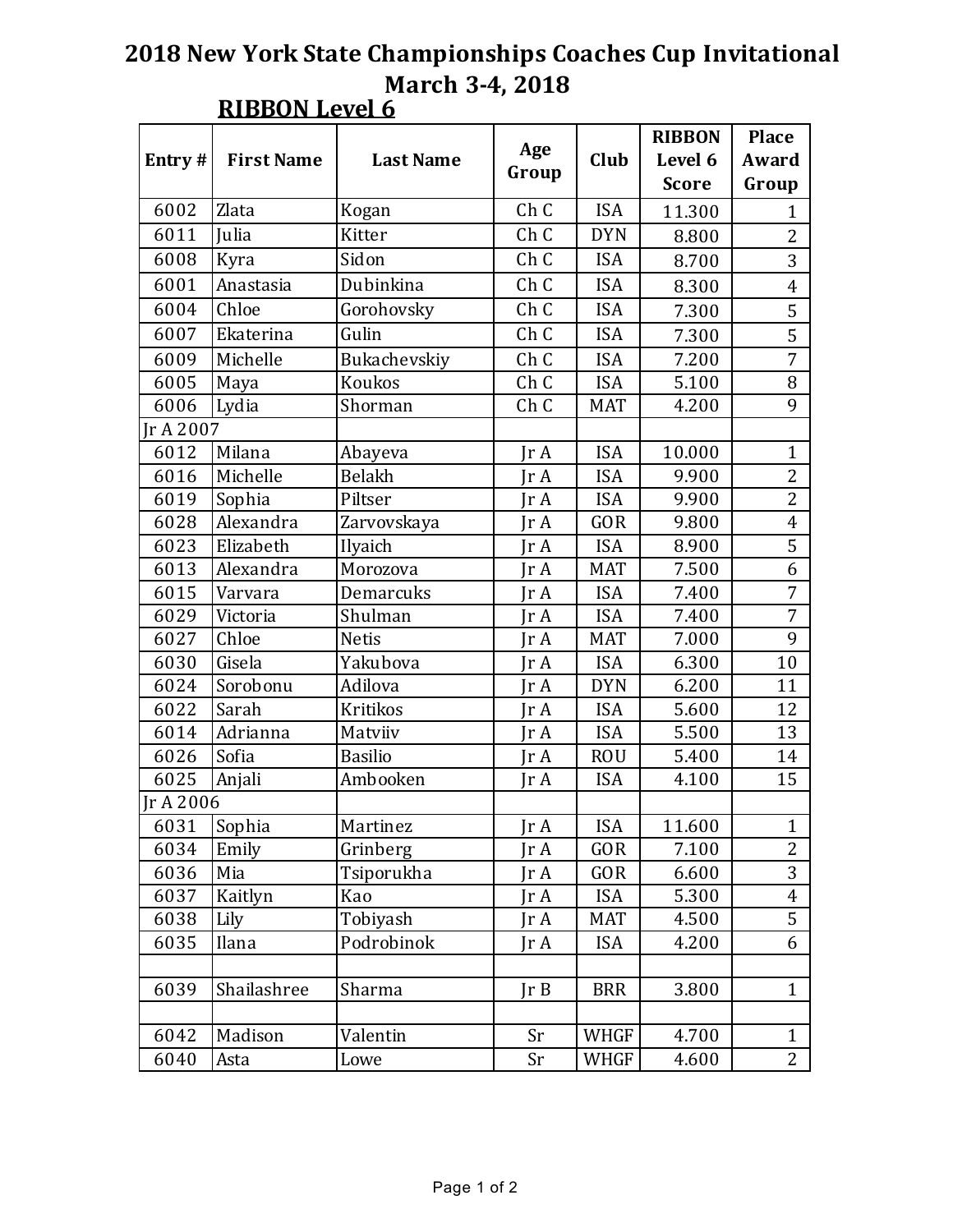| Entry $#$              | <b>First Name</b> | <b>Last Name</b> | Age<br>Group            | Club       | <b>RIBBON</b><br>Level 6<br><b>Score</b> | <b>Place</b><br>Award<br>Group |
|------------------------|-------------------|------------------|-------------------------|------------|------------------------------------------|--------------------------------|
| Out of State Ch C      |                   |                  |                         |            |                                          |                                |
| 6003                   | Veronica          | Kuznetsov        | Ch C                    | <b>GW</b>  | 8.400                                    | 1                              |
| Out of State Jr A 2007 |                   |                  |                         |            |                                          |                                |
| 6018                   | Abigail           | Klimovich        | $\text{Ir } A$          | <b>CTR</b> | 10.600                                   | 1                              |
| 6017                   | Maya              | Goykhman         | Jr A                    | <b>PRA</b> | 9.200                                    | $\overline{2}$                 |
| 6021                   | Victoria          | Vozvyshayeva     | $\text{Tr } \mathbf{A}$ | <b>CTR</b> | 9.100                                    | 3                              |
| 6020                   | Huang             | Holly            | $\text{Tr } \mathbf{A}$ | GW         | 4.800                                    | 4                              |
| Out of State Jr A 2006 |                   |                  |                         |            |                                          |                                |
| 6033                   | Sloan             | Tyler            | $\text{Ir } A$          | <b>PRA</b> | 8.700                                    | 1                              |
| 6032                   | Kayla             | Souliyadeth      | Jr A                    | GW         | 5.800                                    | $\overline{2}$                 |

### **RIBBON Level 6**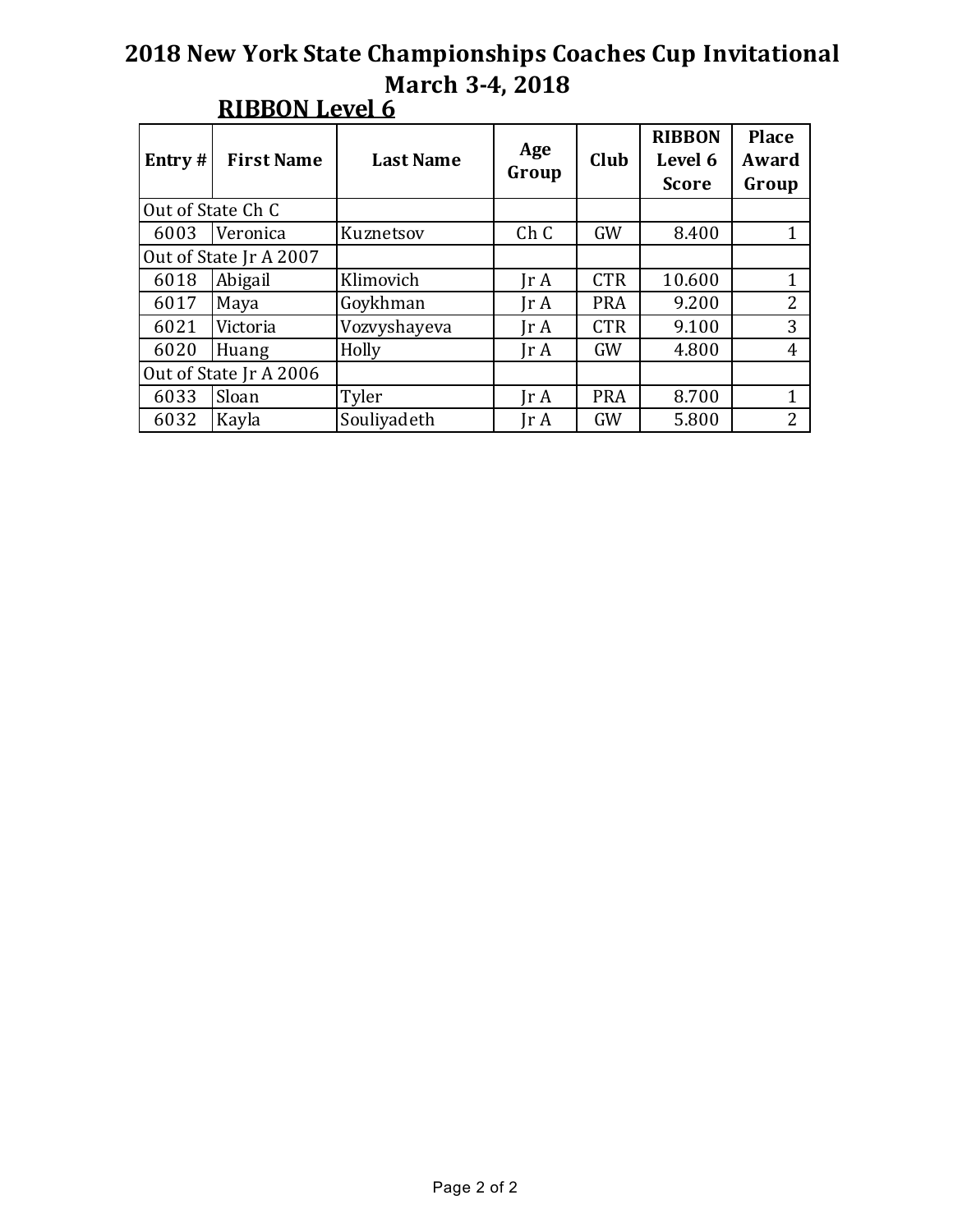#### **All Around Level 6**

|           |                   |                  |              |            |        |        |        |        | All           | <b>Place</b>   |
|-----------|-------------------|------------------|--------------|------------|--------|--------|--------|--------|---------------|----------------|
| Entry#    | <b>First Name</b> | <b>Last Name</b> | Age<br>Group | Club       | Floor  | Rope   | Hoop   | Ribbon | <b>Around</b> | Award          |
|           |                   |                  |              |            |        |        |        |        | <b>Score</b>  | Group          |
| 6008      | Kyra              | Sidon            | Ch C         | <b>ISA</b> | 11.000 | 10.100 | 11.200 | 8.700  | 41.000        | 1              |
| 6002      | Zlata             | Kogan            | Ch C         | <b>ISA</b> | 10.400 | 8.400  | 9.600  | 11.300 | 39.700        | $\overline{2}$ |
| 6011      | Julia             | Kitter           | Ch C         | <b>DYN</b> | 10.000 | 9.600  | 9.600  | 8.800  | 38.000        | 3              |
| 6009      | Michelle          | Bukachevskiy     | Ch C         | <b>ISA</b> | 9.400  | 9.400  | 8.600  | 7.200  | 34.600        | $\overline{4}$ |
| 6007      | Ekaterina         | Gulin            | Ch C         | <b>ISA</b> | 8.600  | 6.700  | 8.600  | 7.300  | 31.200        | 5              |
| 6004      | Chloe             | Gorohovsky       | Ch C         | <b>ISA</b> | 8.100  | 6.200  | 7.700  | 7.300  | 29.300        | 6              |
| 6001      | Anastasia         | Dubinkina        | Ch C         | <b>ISA</b> | 8.000  | 5.700  | 6.800  | 8.300  | 28.800        | $\overline{7}$ |
| 6005      | Maya              | Koukos           | Ch C         | <b>ISA</b> | 6.700  | 6.800  | 5.600  | 5.100  | 24.200        | $\, 8$         |
| 6006      | Lydia             | Shorman          | Ch C         | <b>MAT</b> | 6.500  | 5.400  | 4.100  | 4.200  | 20.200        | 9              |
| Ir A 2007 |                   |                  |              |            |        |        |        |        |               |                |
| 6028      | Alexandra         | Zarvovskaya      | Jr A         | GOR        | 9.800  | 11.300 | 10.300 | 9.800  | 41.200        | $\mathbf{1}$   |
| 6019      | Sophia            | Piltser          | Jr A         | <b>ISA</b> | 9.300  | 9.300  | 9.500  | 9.900  | 38.000        | $\overline{c}$ |
| 6012      | Milana            | Abayeva          | Jr A         | <b>ISA</b> | 8.500  | 9.300  | 9.400  | 10.000 | 37.200        | $\overline{3}$ |
| 6023      | Elizabeth         | Ilyaich          | Jr A         | <b>ISA</b> | 9.300  | 9.200  | 8.100  | 8.900  | 35.500        | $\overline{4}$ |
| 6016      | Michelle          | Belakh           | Jr A         | <b>ISA</b> | 7.600  | 7.300  | 8.000  | 9.900  | 32.800        | 5              |
| 6029      | Victoria          | Shulman          | Jr A         | <b>ISA</b> | 8.500  | 6.400  | 8.200  | 7.400  | 30.500        | 6              |
| 6027      | Chloe             | <b>Netis</b>     | Jr A         | <b>MAT</b> | 7.700  | 6.700  | 7.800  | 7.000  | 29.200        | $\overline{7}$ |
| 6022      | Sarah             | Kritikos         | Jr A         | <b>ISA</b> | 7.800  | 8.200  | 6.800  | 5.600  | 28.400        | $\, 8$         |
| 6030      | Gisela            | Yakubova         | Jr A         | <b>ISA</b> | 6.200  | 7.100  | 6.900  | 6.300  | 26.500        | 9              |
| 6024      | Sorobonu          | Adilova          | Jr A         | <b>DYN</b> | 7.000  | 7.600  | 5.300  | 6.200  | 26.100        | 10             |
| 6025      | Anjali            | Ambooken         | Jr A         | <b>ISA</b> | 7.300  | 7.100  | 7.000  | 4.100  | 25.500        | 11             |
| 6015      | Varvara           | Demarcuks        | Jr A         | <b>ISA</b> | 6.800  | 6.000  | 4.400  | 7.400  | 24.600        | 12             |
| 6026      | Sofia             | <b>Basilio</b>   | Jr A         | <b>ROU</b> | 7.400  | 5.000  | 5.300  | 5.400  | 23.100        | 13             |
| 6013      | Alexandra         | Morozova         | Jr A         | <b>MAT</b> | 6.300  | 5.400  | 3.700  | 7.500  | 22.900        | 14             |
| 6014      | Adrianna          | Matviiv          | Jr A         | <b>ISA</b> | 7.000  | 3.600  | 6.400  | 5.500  | 22.500        | 15             |
| Jr A 2006 |                   |                  |              |            |        |        |        |        |               |                |
| 6031      | Sophia            | Martinez         | Jr A         | <b>ISA</b> | 10.000 | 10.100 | 11.200 | 11.600 | 42.900        | $\mathbf{1}$   |
| 6037      | Kaitlyn           | Kao              | Jr A         | <b>ISA</b> | 9.200  | 9.200  | 9.000  | 5.300  | 32.700        | $\overline{c}$ |
| 6034      | Emily             | Grinberg         | Jr A         | GOR        | 9.100  | 6.900  | 8.300  | 7.100  | 31.400        | 3              |
| 6036      | Mia               | Tsiporukha       | Jr A         | GOR        | 8.200  | 6.900  | 7.700  | 6.600  | 29.400        | $\overline{4}$ |
| 6035      | Ilana             | Podrobinok       | Jr A         | <b>ISA</b> | 7.400  | 5.400  | 4.400  | 4.200  | 21.400        | 5              |
| 6038      | Lily              | Tobiyash         | Jr A         | <b>MAT</b> | 6.600  | 3.800  | 3.300  | 4.500  | 18.200        | 6              |
|           |                   |                  |              |            |        |        |        |        |               |                |
| 6039      | Shailashree       | Sharma           | Ir B         | <b>BRR</b> | 4.200  | 6.000  | 6.000  | 3.800  | 20.000        | $\mathbf{1}$   |
|           |                   |                  |              |            |        |        |        |        |               |                |
| 6042      | Madison           | Valentin         | Sr           | WHGF       | 4.400  | 6.200  | 6.300  | 4.700  | 21.600        | $\mathbf{1}$   |
| 6040      | Asta              | Lowe             | Sr           | WHGF       | 2.000  | 4.100  | 3.100  | 4.600  | 13.800        | $\overline{2}$ |